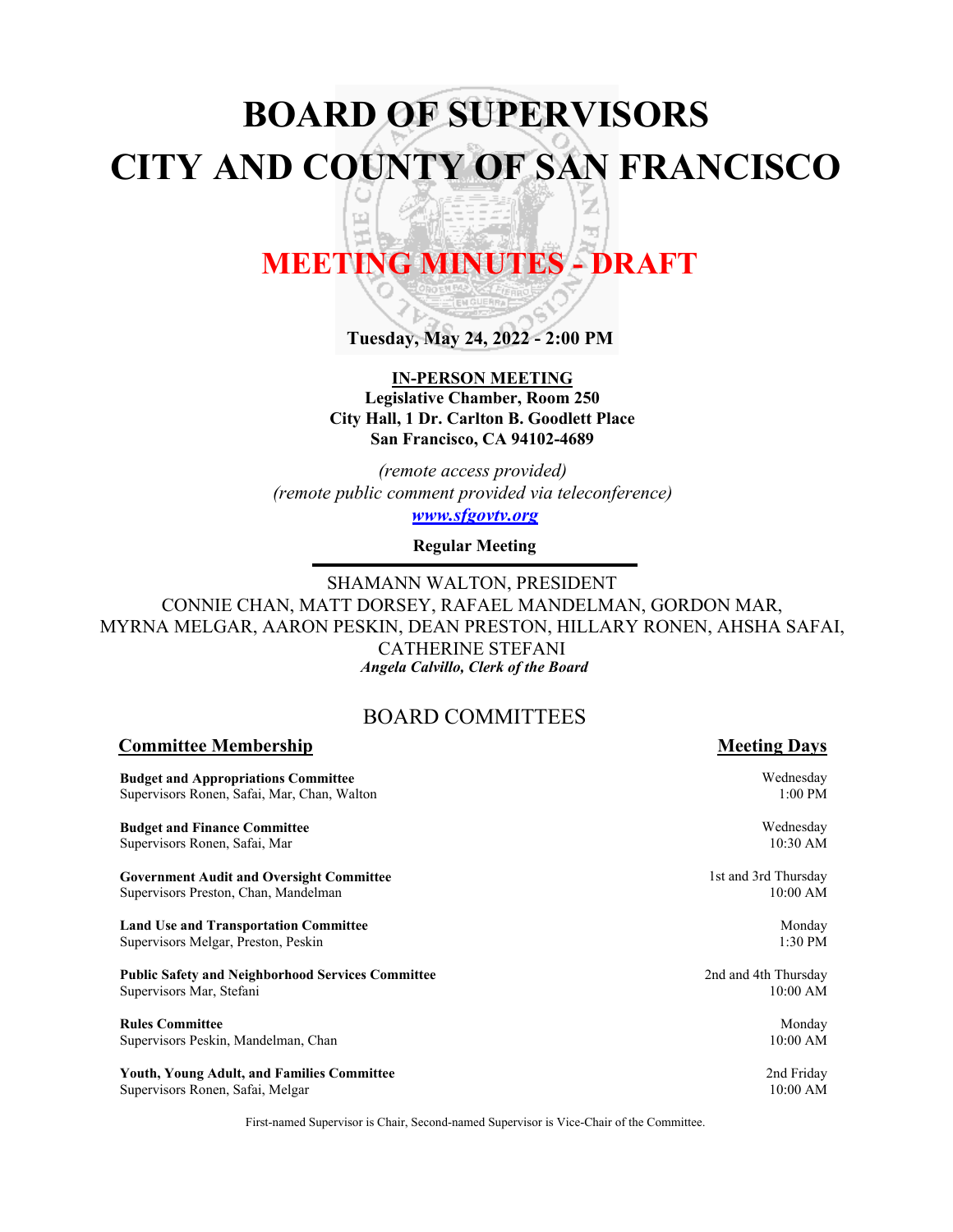**Members Present:** Connie Chan, Matt Dorsey, Rafael Mandelman, Gordon Mar, Myrna Melgar, Aaron Peskin, Dean Preston, Hillary Ronen, Ahsha Safai, Catherine Stefani, and Shamann Walton

*The Board of Supervisors of the City and County of San Francisco met in regular session, in-person with remote access and public comment also available via telephone, on Tuesday, May 24, 2022, with President Shamann Walton presiding.* 

*President Walton called the meeting to order at 2:01 p.m.*

#### **Remote Access to Information and Participation**

*The Board of Supervisors and its committees convene hybrid meetings that allow in-person attendance, remote access, and public comment via teleconference. Visit the SFGovTV website [\(www.sfgovtv.org\)](www.sfgovtv.org) to stream the live meetings and watch meetings on demand or watch live meetings on San Francisco Cable Channels 26, 78 or 99 (depending on your provider). Members of the public may provide public comment in-person or remotely via teleconference (detailed instructions available at: [https://sfbos.org/remote-meeting-call\).](https://sfbos.org/remote-meeting-call)* 

*Members of the public may submit their comments by email to: [bos@sfgov.org;](mailto:bos@sfgov.org) all comments*  received will be made a part of the official record. Board of Supervisors Regular Meetings begin at *2:00 p.m. on Tuesdays. Committee agendas and their associated documents are available at [https://sfbos.org/meetings/42.](https://sfbos.org/meetings/42)*

*Please visit the Board's website [\(www.sfbos.org\)](www.sfbos.org) regularly to be updated on the current situation as it affects the legislative process. For more information contact the Office of the Clerk of the Board at (415) 554-5184 o[r bos@sfgov.org.](mailto:bos@sfgov.org)*

### **ROLL CALL AND PLEDGE OF ALLEGIANCE**

*On the call of the roll, Supervisors Chan, Dorsey, Mandelman, Mar, Peskin, Preston, Ronen, Safai, and Walton were noted present.* 

*Supervisors Melgar and Stefani were noted not present.*

*A quorum of the Board was present.*

*President Walton presented the ancestral homeland acknowledgement of the Ramaytush Ohlone, who are the original inhabitants of the San Francisco Peninsula, pursuant to Board Rule 4.7.1.*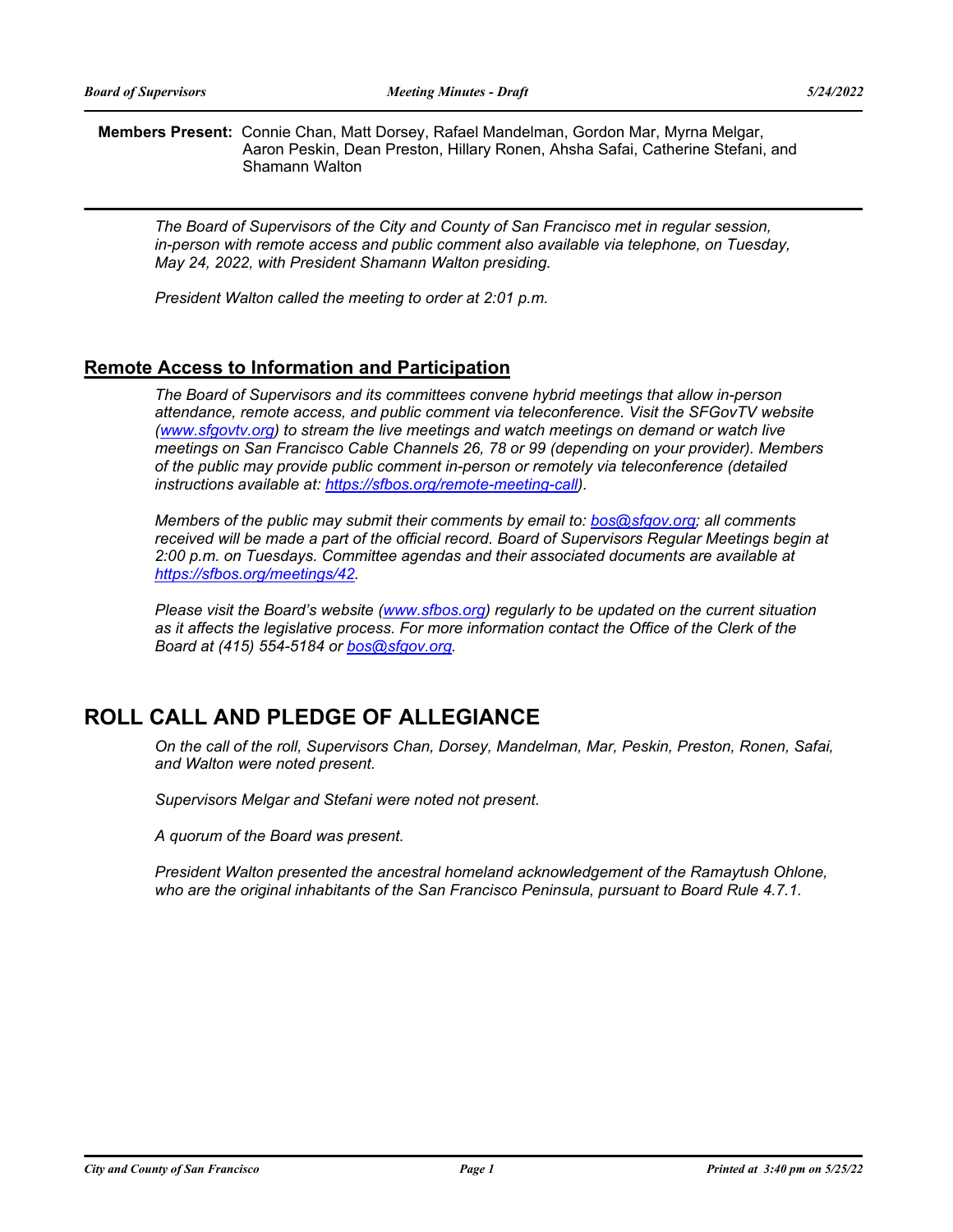### **COMMUNICATIONS**

*Angela Calvillo, Clerk of the Board, instructed members of the public, when general public comment is called, to contribute live comments for up to two minutes in-person or by dialing the provided telephone number. In-person public comment will be taken before remote public comment is called. Those who are providing public comment remotely must dial \* 3 to be added to the remote queue to speak. Written comments may be submitted through email [\(bos@sfgov.org\)](mailto:bos@sfgov.org)* or *the U.S. Postal Service at City Hall, 1 Dr. Carlton B. Goodlett Place, Room 244, San Francisco, CA 94102.*

*Supervisors Stefani and Melgar were noted present at 2:08 p.m.*

### **APPROVAL OF MEETING MINUTES**

*President Walton inquired whether any Member of the Board had any corrections to the April 19, 2022, Board Meeting Minutes, as presented. There were no corrections requested from any Member of the Board.*

**Supervisor Preston, seconded by Supervisor Mandelman, moved to approve the April 19, 2022, Board Meeting Minutes, as presented. The motion carried by the following vote, following general public comment:**

Ayes: 11 - Chan, Dorsey, Mandelman, Mar, Melgar, Peskin, Preston, Ronen, Safai, Stefani, Walton

### **AGENDA CHANGES**

*There were no agenda changes.*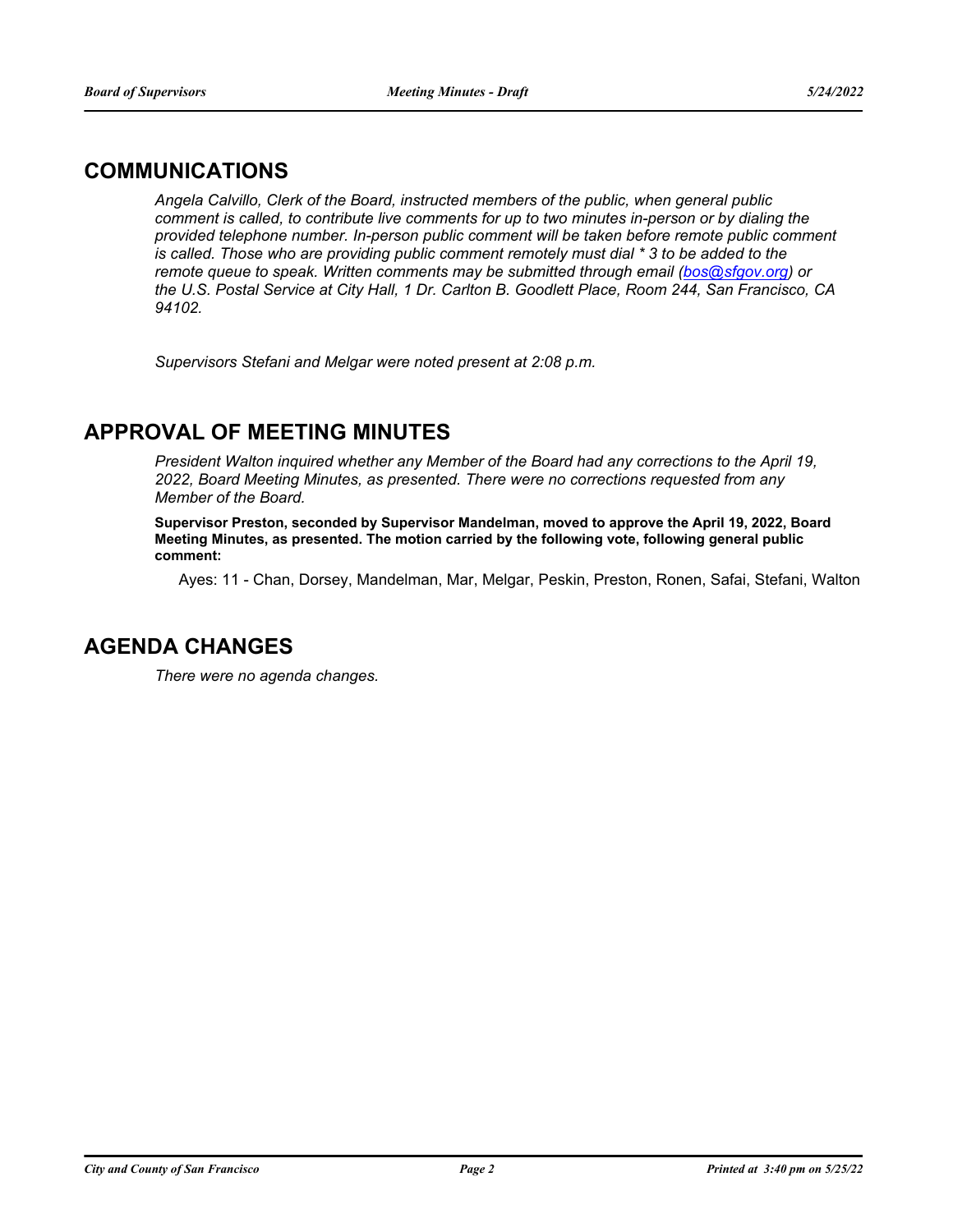### **REGULAR AGENDA**

### **UNFINISHED BUSINESS**

#### **Recommendations of the Budget and Finance Committee**

#### **[Accept and Expend Grant - Retroactive - State of California - Board of State and [220186](http://sfgov.legistar.com/gateway.aspx?m=l&id=38381) Community Corrections - County Resentencing Pilot Program - Amendment to the Annual Salary Ordinance - FYs 2021-2022 and 2022-2023 - \$1,350,000]**

Ordinance retroactively authorizing the Office of the District Attorney to accept and expend a grant in the amount of \$1,350,000 from the State of California Board of State and Community Corrections to fund the County Resentencing Pilot Program; and amending Ordinance No. 109-21 (Annual Salary Ordinance File No. 210644 for Fiscal Years (FYs) 2021-2022 and 2022-2023) to provide for the addition of one grant-funded position in Class 8177 Attorney-Civil/Criminal (FTE 1.0) and one grant-funded position in Class 8173 Legal Assistant (FTE 1.0) in the Office of the District Attorney for the period of September 1, 2021, through September 1, 2024. (District Attorney)

#### **FINALLY PASSED by the following vote:**

Ayes: 11 - Chan, Dorsey, Mandelman, Mar, Melgar, Peskin, Preston, Ronen, Safai, Stefani, Walton

#### **[Accept and Expend Grant - Retroactive - Amend the Annual Salary Ordinance - [220198](http://sfgov.legistar.com/gateway.aspx?m=l&id=38393) United States Homeland Security - Targeted Violence and Terrorism Prevention Grant - \$1,060,924]**

#### **Sponsor: Mayor**

Ordinance retroactively authorizing the Department of Emergency Management, as fiscal agent for the Bay Area Urban Areas Security Initiative, to accept and expend an increase in Fiscal Year 2021 Targeted Violence and Terrorism Prevention grant funds in the amount of \$60,924 for a total amount of \$1,060,924 from the United States Department of Homeland Security for the period of October 1, 2021, through September 30, 2023; and amending Ordinance No. 096-21 (Annual Salary Ordinance, File No. 210642 for Fiscal Years 2021-2022 and 2022-2023) to provide for the addition of one (1) grant-funded position, in Class 0932 Manager IV. (Department of Emergency Management)

#### **FINALLY PASSED by the following vote:**

Ayes: 11 - Chan, Dorsey, Mandelman, Mar, Melgar, Peskin, Preston, Ronen, Safai, Stefani, Walton

#### **[Appropriation and De-Appropriation - Public Health - Wellness Checks, Behavioral [220426](http://sfgov.legistar.com/gateway.aspx?m=l&id=38618) Health Outreach, and Case Management Services for People Experiencing Homelessness in District 5 - \$90,000 - FY2021-2022]**

#### **Sponsor: Preston**

Ordinance de-appropriating \$90,000 previously appropriated to the Department of Public Health (DPH) for a drop-in center for people experiencing homelessness in the Haight and re-appropriating \$90,000 to DPH for wellness checks, behavioral health outreach, and case management services for people experiencing homelessness in District 5 in Fiscal Year (FY) 2021-2022.

#### **FINALLY PASSED by the following vote:**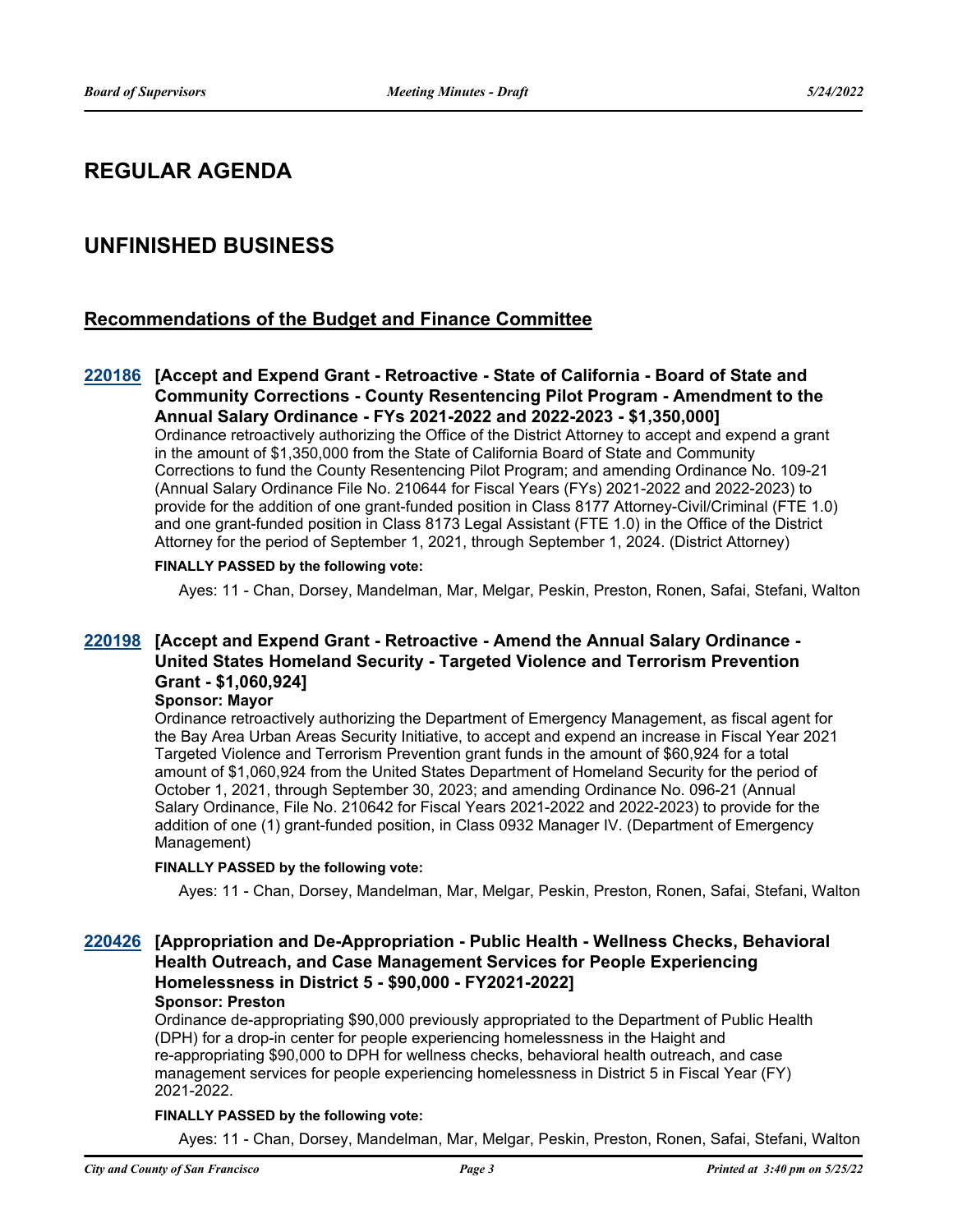### **Recommendation of the Land Use and Transportation Committee**

#### **[Planning Code - Landmark Designation - 2868 Mission Street ("Mission Cultural [220287](http://sfgov.legistar.com/gateway.aspx?m=l&id=38479) Center for Latino Arts")]**

#### **Sponsors: Ronen; Melgar, Preston, Peskin, Safai and Mandelman**

Ordinance amending the Planning Code to designate 2868 Mission Street ("Mission Cultural Center for Latino Arts"), Assessor's Parcel Block No. 6516, Lot No. 007, as a Landmark under Article 10 of the Planning Code; affirming the Planning Department's determination under the California Environmental Quality Act; and making public necessity, convenience, and welfare findings under Planning Code, Section 302, and findings of consistency with the General Plan, and the eight priority policies of Planning Code, Section 101.1. (Historic Preservation Commission)

*Supervisor Mandelman requested to be added as a co-sponsor.*

#### **FINALLY PASSED by the following vote:**

Ayes: 11 - Chan, Dorsey, Mandelman, Mar, Melgar, Peskin, Preston, Ronen, Safai, Stefani, Walton

#### **Recommendation of the Rules Committee**

#### **[Administrative, Campaign and Governmental Conduct Codes - Administrative [220315](http://sfgov.legistar.com/gateway.aspx?m=l&id=38507) Support for Sanitation and Streets Department; Form 700 Filing Requirements for Public Works Commission, Sanitation and Streets Commission, and Director of Sanitation and Streets]**

Ordinance amending the Administrative Code to require Public Works to provide the new Department of Sanitation and Streets with administrative support, including human resources, performance management, finance, budgeting, technology, emergency planning, training, and employee safety services; and amending the Campaign and Governmental Conduct Code to require Public Works Commissioners, Sanitation and Streets Commissioners, and the Director of Sanitation and Streets to file a Form 700 (Statement of Economic Interests). (City Administrator)

#### **FINALLY PASSED by the following vote:**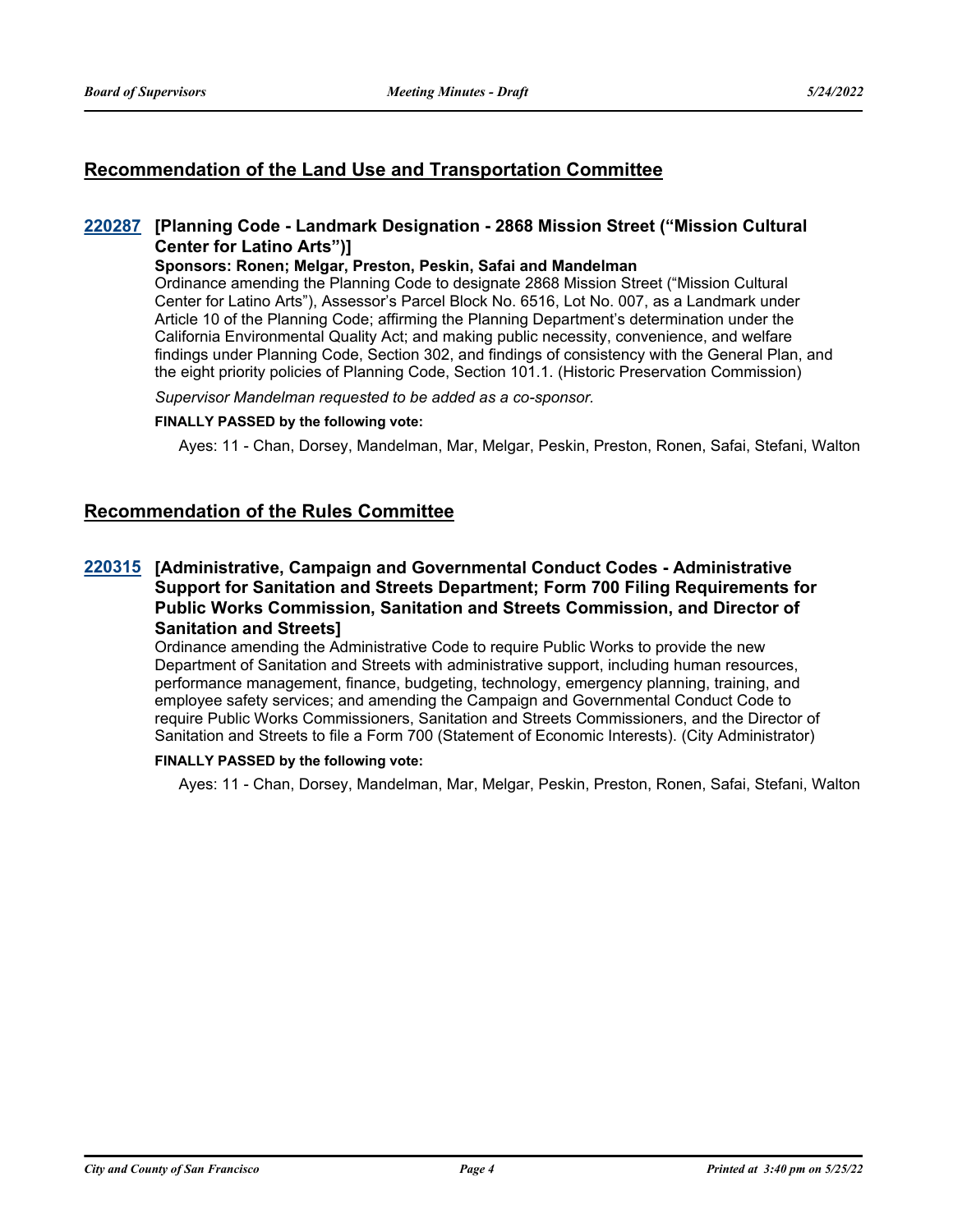### **NEW BUSINESS**

#### **Recommendations of the Budget and Finance Committee**

*President Walton requested File Nos. 220288 and 220289 be called together.*

#### **[Accept and Expend Grant - Retroactive - Health Resources and Services [220288](http://sfgov.legistar.com/gateway.aspx?m=l&id=38480) Administration - California Department of Public Health - The Children and Youth with Special Health Care Needs (CYSHCN) Innovation Grants - \$1,352,610] Sponsor: Mayor**

Resolution retroactively authorizing the Department of Public Health to accept and expend a grant in the amount of \$1,352,610 from the Health Resources and Services Administration through the California Department of Public Health for participation in a program, entitled "The Children and Youth with Special Health Care Needs (CYSHCN) Innovation Grants," for the period of February 1, 2022, through June 30, 2025. (Public Health Department)

#### **ADOPTED by the following vote:**

Ayes: 11 - Chan, Dorsey, Mandelman, Mar, Melgar, Peskin, Preston, Ronen, Safai, Stefani, Walton

#### **[Accept and Expend Grant - Retroactive - Centers for Disease Control and [220289](http://sfgov.legistar.com/gateway.aspx?m=l&id=38481) Prevention - National Association of County and City Health Officials - Implementing Overdose Prevention Strategies at the Local Level (IOPSLL) - \$500,000]**

#### **Sponsor: Mayor**

Resolution retroactively authorizing the Department of Public Health to accept and expend a grant in the amount of \$500,000 from the Centers for Disease Control and Prevention through the National Association of County and City Health Officials for participation in a program, entitled "Implementing Overdose Prevention Strategies at the Local Level (IOPSLL)," for the period of January 1, 2022, through July 31, 2023. (Public Health Department)

#### **ADOPTED by the following vote:**

Ayes: 11 - Chan, Dorsey, Mandelman, Mar, Melgar, Peskin, Preston, Ronen, Safai, Stefani, Walton

*President Walton requested File Nos. 220291 and 220292 be called together.*

#### **[Accept and Expend Grant - Retroactive - California Department of Parks and [220291](http://sfgov.legistar.com/gateway.aspx?m=l&id=38483) Recreation - Buchanan Mall Project - \$4,800,000] Sponsors: Mayor; Preston**

Resolution retroactively authorizing the Recreation and Park Department to accept and expend grant funding in the amount of \$4,800,000 from the California Department of Parks and Recreation for the Buchanan Mall; approving the grant contract for the period of July 1, 2021, through June 30, 2024; and to authorize the Recreation and Park Department to enter into amendments or modifications to the Grant Contract and to execute further agreements that do not materially increase the obligations or liabilities of the City and are necessary to effectuate the purposes of the Project or this Resolution. (Recreation and Park Department)

*Supervisor Preston requested to be added as a co-sponsor.*

#### **ADOPTED by the following vote:**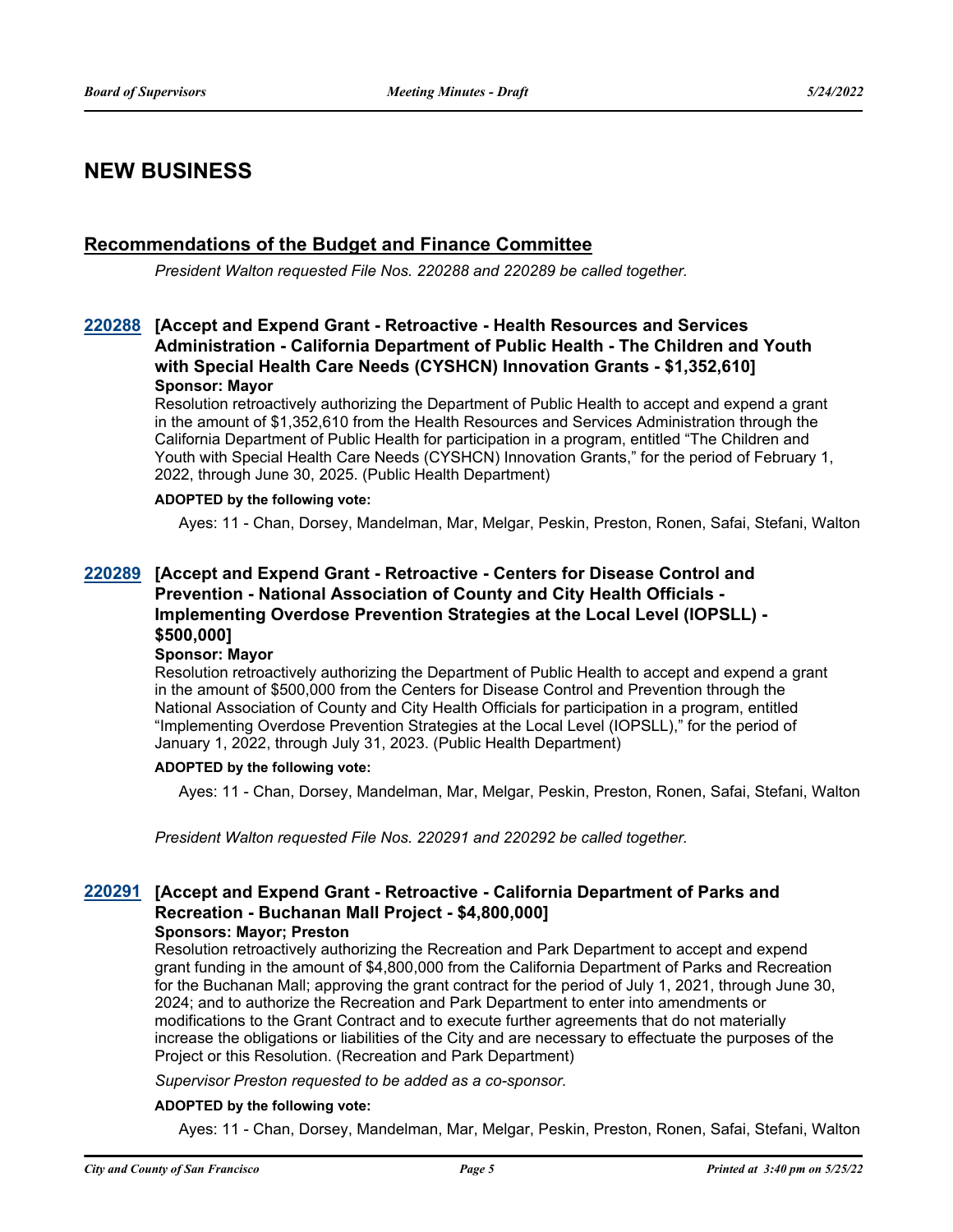#### **[Accept and Expend Grant - Retroactive - California Department of Parks and [220292](http://sfgov.legistar.com/gateway.aspx?m=l&id=38484) Recreation - India Basin 900 Innes Project - \$25,000,000] Sponsor: Mayor**

Resolution retroactively authorizing the Recreation and Park Department to accept and expend grant funding in the amount of \$25,000,000 from the California Department of Parks and Recreation for the India Basin 900 Innes Project; approving the grant contract for the period of July 1, 2021, through June 30, 2026; and to authorize the Recreation and Park Department to enter into amendments or modifications to the Grant Agreement and to execute further agreements that do not materially increase the obligations or liabilities of the City and are necessary to effectuate the purposes of the Project or this Resolution. (Recreation and Park Department)

#### **ADOPTED by the following vote:**

Ayes: 11 - Chan, Dorsey, Mandelman, Mar, Melgar, Peskin, Preston, Ronen, Safai, Stefani, Walton

*President Walton requested File Nos. 220383 and 220414 be called together.*

#### **[Contract Amendment - Regents of the University of California - Behavioral Health [220383](http://sfgov.legistar.com/gateway.aspx?m=l&id=38575) Services for Adults and Older Adults - Not to Exceed \$86,533,675]**

Resolution approving Amendment No. 2 to the agreement between The Regents of the University of California and the Department of Public Health, for behavioral health services for adults and older adults, to increase the agreement by \$63,722,165 for an amount not to exceed \$86,533,675; to extend the term by five years, from June 30, 2022, for a total agreement term of July 1, 2018, through June 30, 2027; and to authorize the Department of Public Health to enter into amendments or modifications to the contract prior to its final execution by all parties that do not materially increase the obligations or liabilities to the City and are necessary to effectuate the purposes of the contract or this Resolution. (Public Health Department)

(Fiscal Impact)

#### **ADOPTED by the following vote:**

Ayes: 11 - Chan, Dorsey, Mandelman, Mar, Melgar, Peskin, Preston, Ronen, Safai, Stefani, Walton

#### **[Contract Amendment - Baker Places, Incorporated - Mental Health Residential and [220414](http://sfgov.legistar.com/gateway.aspx?m=l&id=38606) Substance Use Disorder Services - Not to Exceed \$120,789,738]**

Resolution approving Amendment No. 1 to the agreement between Baker Places, Incorporated and the Department of Public Health (DPH) to provide mental health residential and substance use disorder services, to increase the agreement by \$65,314,597 for an amount not to exceed \$120,789,738; to extend the term by five years from June 30, 2022, for a total agreement term of July 1, 2018, through June 30, 2027; and to authorize DPH to enter into amendments or modifications to the contract prior to its final execution by all parties that do not materially increase the obligations or liabilities to the City and are necessary to effectuate the purposes of the contract or this Resolution. (Public Health Department)

(Fiscal Impact)

#### **ADOPTED by the following vote:**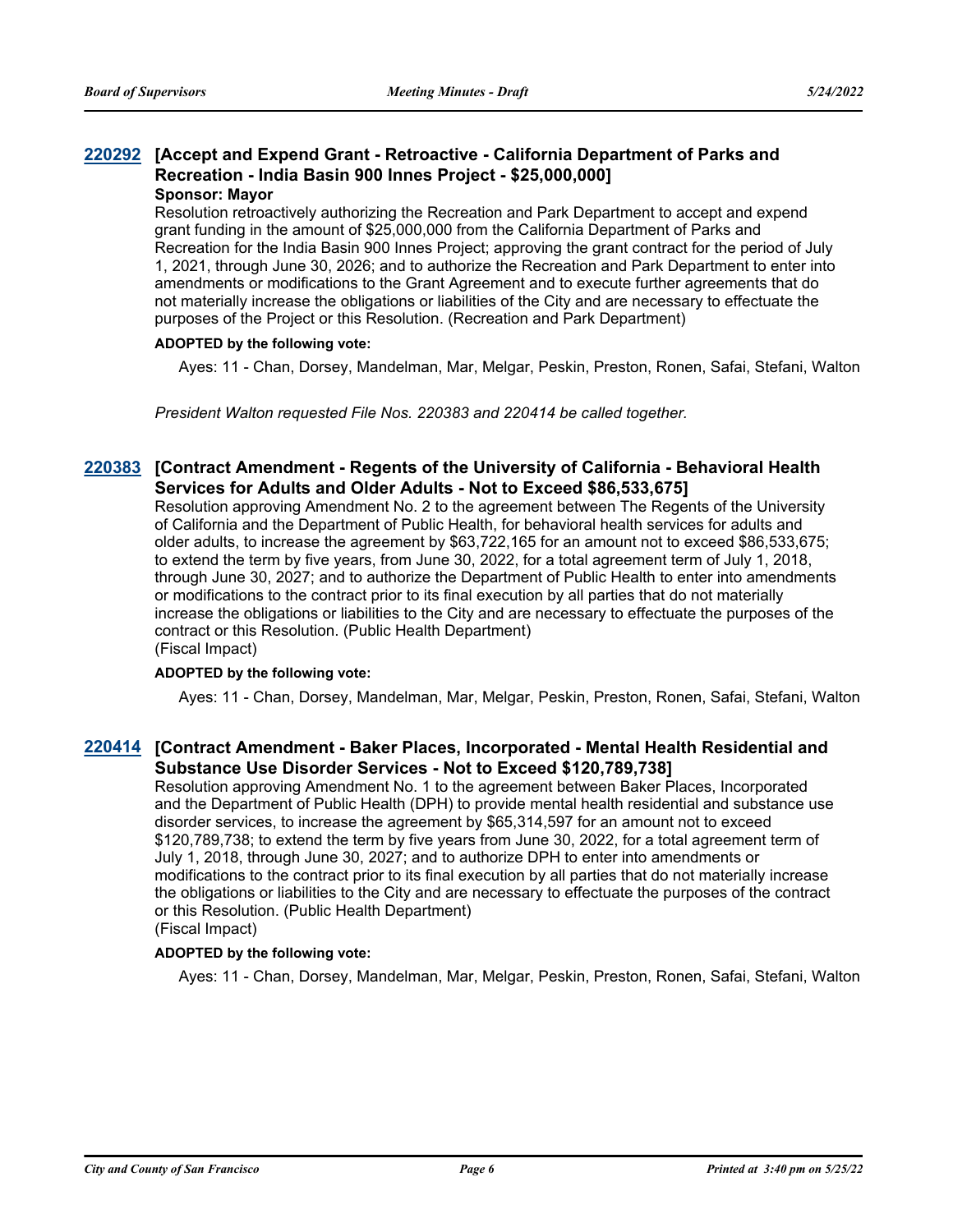#### **[Issuance and Sale of Revenue Obligations - California Enterprise Development [220433](http://sfgov.legistar.com/gateway.aspx?m=l&id=38625) Authority Revenue Obligations - The Brandeis School of San Francisco - Not to Exceed \$8,500,000]**

#### **Sponsors: Melgar; Mandelman**

Resolution approving for purposes of Internal Revenue Code of 1986, as amended, Section 147(f) of the Issuance and Sale of Revenue Obligations by the California Enterprise Development Authority in an aggregate principal amount not to exceed \$8,500,000 to refinance the acquisition, construction, installation, rehabilitation, equipping and/or furnishing of educational and related facilities to be owned and operated by The Brandeis School of San Francisco, a California nonprofit public benefit corporation.

*Supervisor Mandelman requested to be added as a co-sponsor.*

#### **ADOPTED by the following vote:**

Ayes: 11 - Chan, Dorsey, Mandelman, Mar, Melgar, Peskin, Preston, Ronen, Safai, Stefani, Walton

#### **Moment of Silence**

*Supervisor Safai rose and asked for a Point of Personal Privilege to acknowledge the mass shooting that occurred at Robb Elementary School in Uvalde, Texas, shortly before the start of this meeting, killing 19 students and three adults; and asked for a moment of silence. President Walton, without objection, granted the moment of silence and reiterated the need to change gun laws.*

### **[Lease Extension of Real Property - 1170 Market Street, LLC - 1170 Market Street - [220451](http://sfgov.legistar.com/gateway.aspx?m=l&id=38643) \$450,000 Six Month Extension Rent]**

#### **Sponsor: Mayor**

Resolution authorizing the Director of Property, on behalf of the Department of Public Health, to extend the term of an existing City lease with 1170 Market Street LLC, for a building located at 1170 Market Street, from June 30, 2022, for a total term of January 3, 2022, through December 31, 2022, at a base rent of \$75,000 per month, for a total amount of \$450,000 for six months; authorizing the Director of Property to execute documents and take certain actions in furtherance of this Resolution; as defined herein; and to authorize the Director of Property to enter into amendments or modifications to the Lease that do not materially increase the obligations or liabilities to the City and are necessary to effectuate the purposes of the Lease or this Resolution. (Real Estate Department)

#### (Fiscal Impact)

#### **ADOPTED by the following vote:**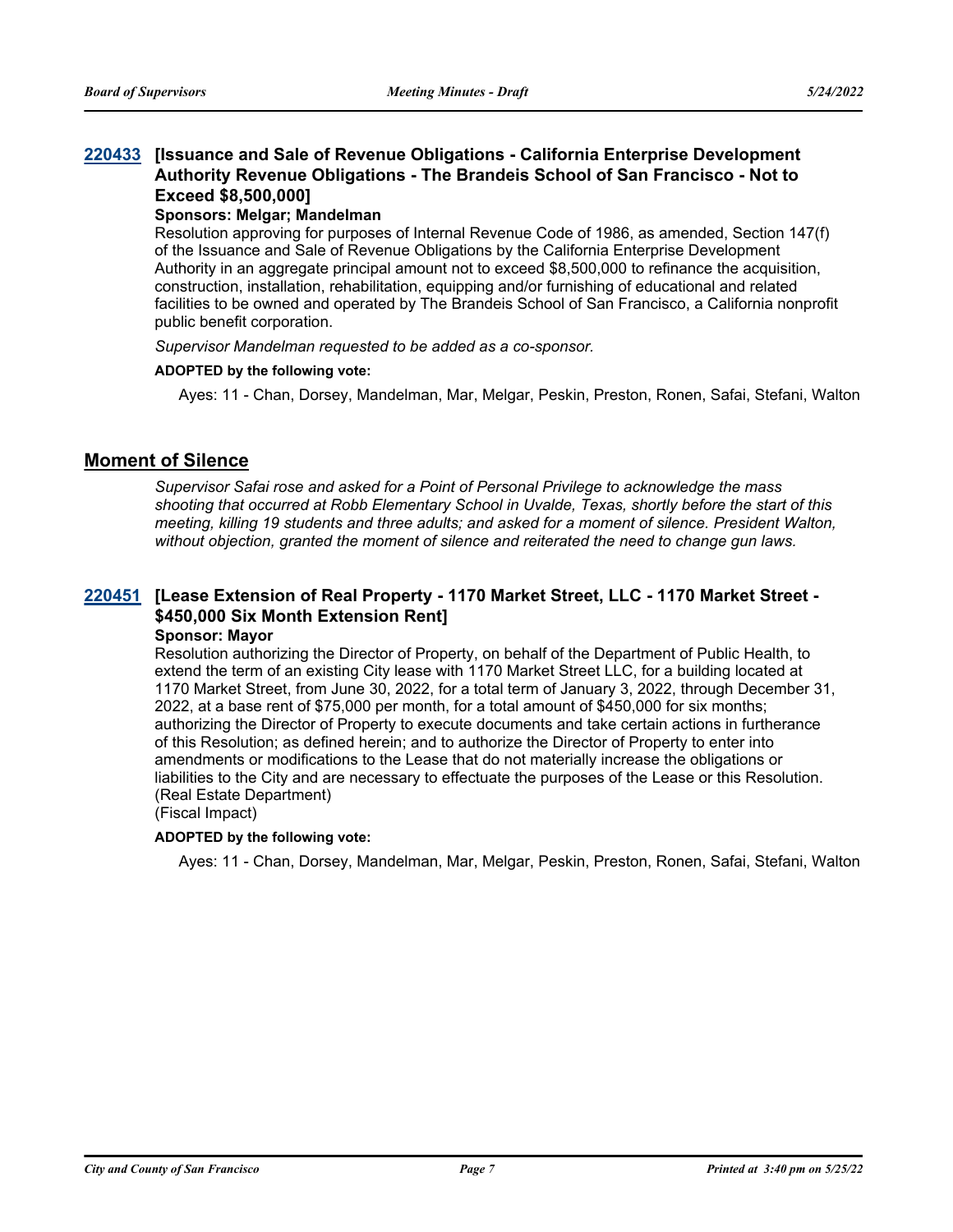*President Walton requested File Nos. 220512 and 220513 be called together.*

#### **[220512](http://sfgov.legistar.com/gateway.aspx?m=l&id=38704) [Multifamily Housing Revenue Bonds - 600-7th Street - Not to Exceed \$90,000,000] Sponsors: Mayor; Safai, Ronen and Dorsey**

Resolution authorizing the issuance and delivery of tax-exempt multifamily housing revenue bonds in an aggregate principal amount not to exceed \$71,076,486 and of taxable multifamily housing revenue bonds in an aggregate principal amount not to exceed \$18,923,514 for the purpose of providing financing for the construction of a 221-unit, affordable multifamily residential rental housing project located at 600-7th Street within the City, for a total amount not to exceed \$90,000,000; approving the form of and authorizing the execution of a trust indenture providing terms and conditions of the bonds; approving the form of and authorizing the execution of a regulatory agreement and declaration of restrictive covenants; approving the form of and authorizing the execution of a loan agreement; authorizing the collection of certain fees, as defined herein; ratifying and approving any action heretofore taken in connection with the bonds and the project, as defined herein; granting general authority to City officials to take actions necessary to implement this Resolution, as defined herein; and related matters, as defined herein.

*Supervisor Dorsey requested to be added as a co-sponsor.*

#### **ADOPTED by the following vote:**

Ayes: 11 - Chan, Dorsey, Mandelman, Mar, Melgar, Peskin, Preston, Ronen, Safai, Stefani, Walton

#### **[Ground Lease and Loan Agreement - Mercy Housing California 97, L.P. - 600-7th [220513](http://sfgov.legistar.com/gateway.aspx?m=l&id=38705) Street - 100% Affordable Housing - Ground Lease with Base Rent of \$15,000 - Loan Not to Exceed \$84,277,411]**

#### **Sponsors: Mayor; Safai, Ronen and Dorsey**

Resolution 1) approving and authorizing the Director of Property and the Mayor's Office of Housing and Community Development ("MOHCD") to enter into a Ground Lease for Real Property owned by the City and located at 600-7th Street ("Property") with Mercy Housing California 97, L.P. ("Developer") for a lease term of 75 years and one 24-year option to extend and an annual base rent of \$15,000 ("Ground Lease") in order to construct a 100% affordable, 221-unit multifamily rental housing development affordable to very-low and low-income households, with 120 units set aside for households experiencing homelessness, and 4,223 square feet of commercial space for community-serving purposes; 2) approving and authorizing a Loan Agreement in an amount not to exceed \$84,277,411 for a minimum loan term of 57 years ("Loan Agreement") to finance the development and construction of the Project; 3) approving and authorizing a Light, Air, Maintenance, and Access Easements Agreement between the City, Archstone Concourse LLC, and the Developer for \$0 to benefit the Project and maintain compliance with the Building Code and Fire Code ("LAMA Easement"); 4) approving and authorizing the Director of Property and MOHCD to enter into a Commercial Ground Lease for the Commercial Space with 600-7th Street Mercy Commercial LLC at or prior to permanent financing; 5) adopting findings that the Project and proposed transactions are consistent with the General Plan, and the eight priority policies of Planning Code, Section 101.1; and 6) authorizing the Director of Property and/or the Director of MOHCD to execute the Ground Lease, Loan Agreement, and LAMA Easement, make certain modifications to such agreements, and take certain actions in furtherance of this Resolution, as defined herein.

### (Fiscal Impact)

#### *Supervisor Dorsey requested to be added as a co-sponsor.*

#### **ADOPTED by the following vote:**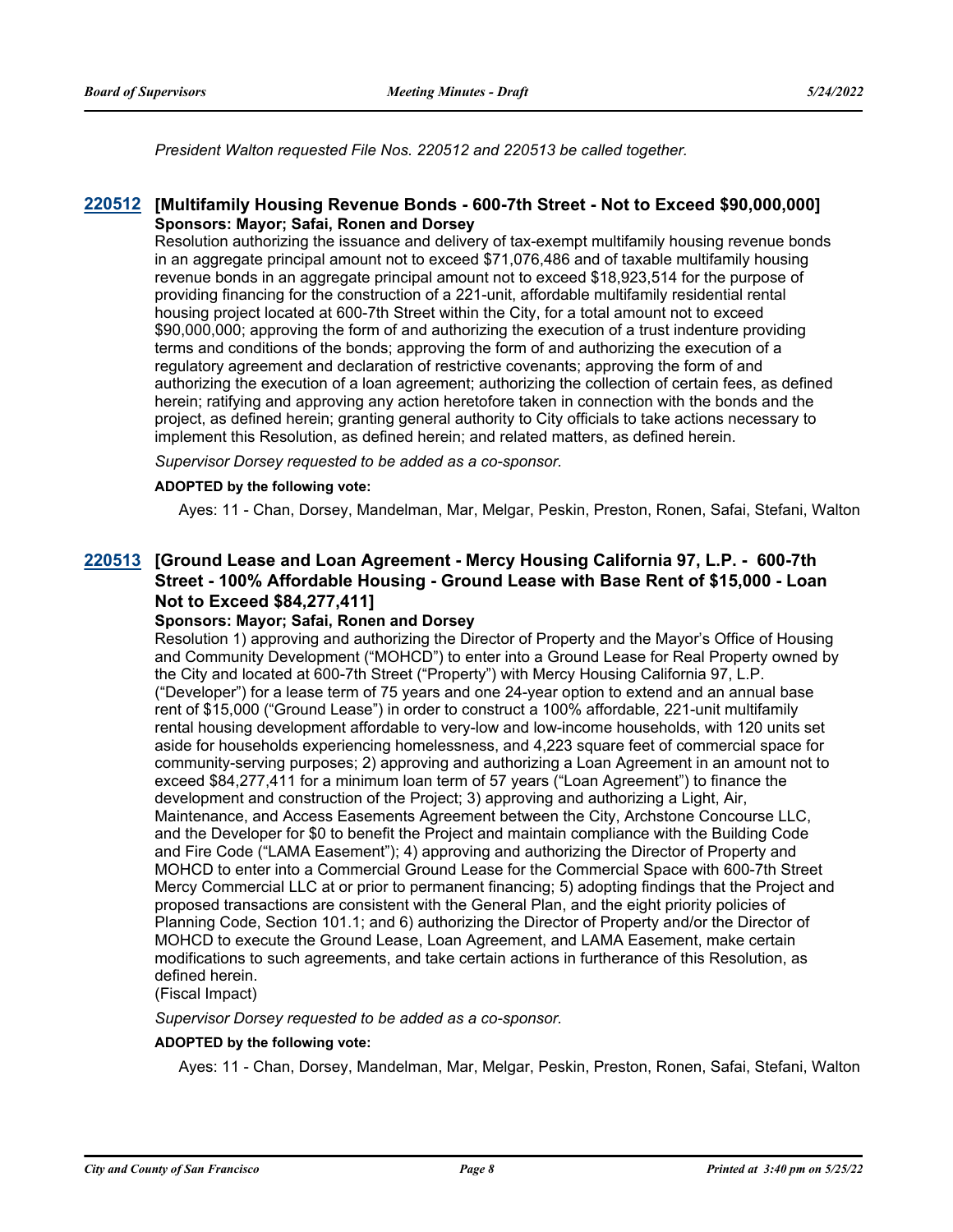### **[Grant Agreement Amendment - Five Keys Schools and Programs - Next Door [220515](http://sfgov.legistar.com/gateway.aspx?m=l&id=38707) Shelter - Not to Exceed \$32,449,102]**

#### **Sponsor: Mayor**

Resolution approving the second amendment to the grant agreement between Five Keys Schools and Programs and the Department of Homelessness and Supportive Housing (HSH) to provide emergency shelter operations and services at Next Door Shelter; increasing the grant amount by \$22,736,236 for a total amount of \$32,449,102; and extending the grant agreement term by 36 months, from June 30, 2022, for a total term of December 1, 2020, through June 30, 2025, with five one-year options to extend at the City's sole and absolute discretion; and authorizing HSH to enter into amendments or modifications to the second amendment prior to its final execution by all parties that do not materially increase the obligations or liabilities to the City and are necessary to effectuate the purposes of the grant. (Department of Homelessness and Supportive Housing) (Fiscal Impact)

#### **ADOPTED by the following vote:**

Ayes: 11 - Chan, Dorsey, Mandelman, Mar, Melgar, Peskin, Preston, Ronen, Safai, Stefani, Walton

#### **Referred Without Recommendations from the Budget and Finance Committee**

#### **[Contract Amendment - Seneca Family of Agencies dba Seneca Center - Mental [220333](http://sfgov.legistar.com/gateway.aspx?m=l&id=38525) Health Outpatient and Specialized Mental Health Treatment Services - Not to Exceed \$57,114,486]**

Resolution approving Amendment No. 1 to the agreement between Seneca Family of Agencies dba Seneca Center and the Department of Public Health (DPH), to provide mental health outpatient and specialized mental health treatment services, to increase the agreement by \$16,585,042 for an amount not to exceed \$57,114,486; to extend the term by five and one half years, from June 30, 2022, for a total agreement term of July 1, 2018, through December 31, 2027; and to authorize DPH to enter into amendments or modifications to the contract prior to its final execution by all parties that do not materially increase the obligations or liabilities to the City and are necessary to effectuate the purposes of the contract or this Resolution. (Public Health Department)

(Fiscal Impact)

*Privilege of the floor was granted unanimously to Michelle Ruggels and Alison Lustbader (Department of Public Health) who responded to questions raised throughout the discussion.*

#### **ADOPTED by the following vote:**

Ayes: 11 - Chan, Dorsey, Mandelman, Mar, Melgar, Peskin, Preston, Ronen, Safai, Stefani, Walton

*Supervisor Safai was noted absent at 2:45 p.m.*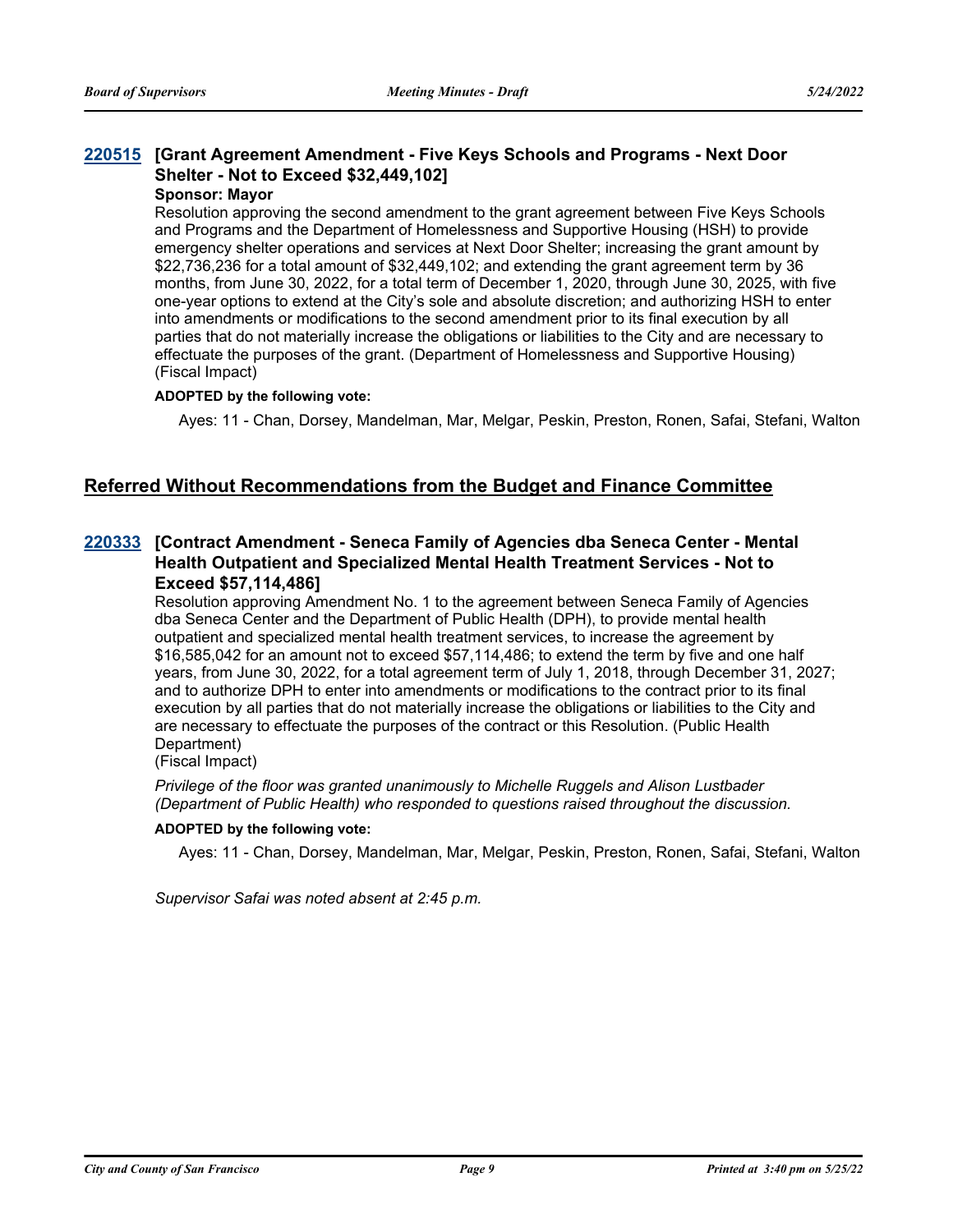#### **[Grant Agreement Amendment - Bayview Hunters Point Foundation - Bayview [220516](http://sfgov.legistar.com/gateway.aspx?m=l&id=38708) SAFE Navigation Center - Not to Exceed \$26,687,632] Sponsors: Mayor; Walton**

Resolution approving the first amendment to the grant agreement between Bayview Hunters Point Foundation and the Department of Homelessness and Supportive Housing (HSH) to provide shelter operations and services at the Bayview SAFE Navigation Center; increasing the grant agreement amount by \$17,152,587 for a total amount not to exceed \$26,687,632; extending the grant agreement term by 36 months, for a total term of December 1, 2020, through June 30, 2025; and authorizing HSH to enter into amendments or modifications to the first amendment prior to its final execution by all parties that do not materially increase the obligations or liabilities to the City and are necessary to effectuate the purposes of the grant. (Fiscal Impact)

#### **ADOPTED by the following vote:**

Ayes: 10 - Chan, Dorsey, Mandelman, Mar, Melgar, Peskin, Preston, Ronen, Stefani, Walton Absent: 1 - Safai

#### **Recommendation of the Land Use and Transportation Committee**

*Supervisor Safai was noted present at 2:47 p.m.*

#### **[220341](http://sfgov.legistar.com/gateway.aspx?m=l&id=38533) [Administrative Code - Ellis Act Evictions]**

#### **Sponsors: Melgar; Preston, Peskin, Chan and Mandelman**

Ordinance amending the Administrative Code to clarify that the date a property is withdrawn under the Ellis Act is based on the latest date that any tenancy in the property is terminated; to increase the relocation payments that owners must pay to tenants when evicting under the Ellis Act; to require that an owner who returns a unit to the rental market following an Ellis Act eviction must return the entire property to the market, with exceptions for certain owner-occupied units; to clarify that paying punitive damages does not extinguish an owner's obligation to re-offer the unit upon re-rental to the displaced tenants; and to delete inoperative Code sections.

*Supervisors Chan and Mandelman requested to be added as co-sponsors.*

#### **PASSED ON FIRST READING by the following vote:**

Ayes: 11 - Chan, Dorsey, Mandelman, Mar, Melgar, Peskin, Preston, Ronen, Safai, Stefani, Walton

#### **Recommendations of the Public Safety and Neighborhood Services Committee**

*President Walton requested File Nos. 220252 and 220253 be called together.*

#### **[220252](http://sfgov.legistar.com/gateway.aspx?m=l&id=38444) [Liquor License Transfer - 3140 Mission Street - Roccapulco]**

Resolution determining that premise-to-premise/person-to-person transfer of a Type-48 on-sale general public premises liquor license to Blue Ice Entertainment, LLC, doing business as Roccapulco, located at 3140 Mission Street (in District 9), will serve the public convenience or necessity of the City and County of San Francisco; and requesting that the California Department of Alcoholic Beverage Control impose conditions on the issuance of the license. (Public Safety and Neighborhood Services Committee)

#### **ADOPTED by the following vote:**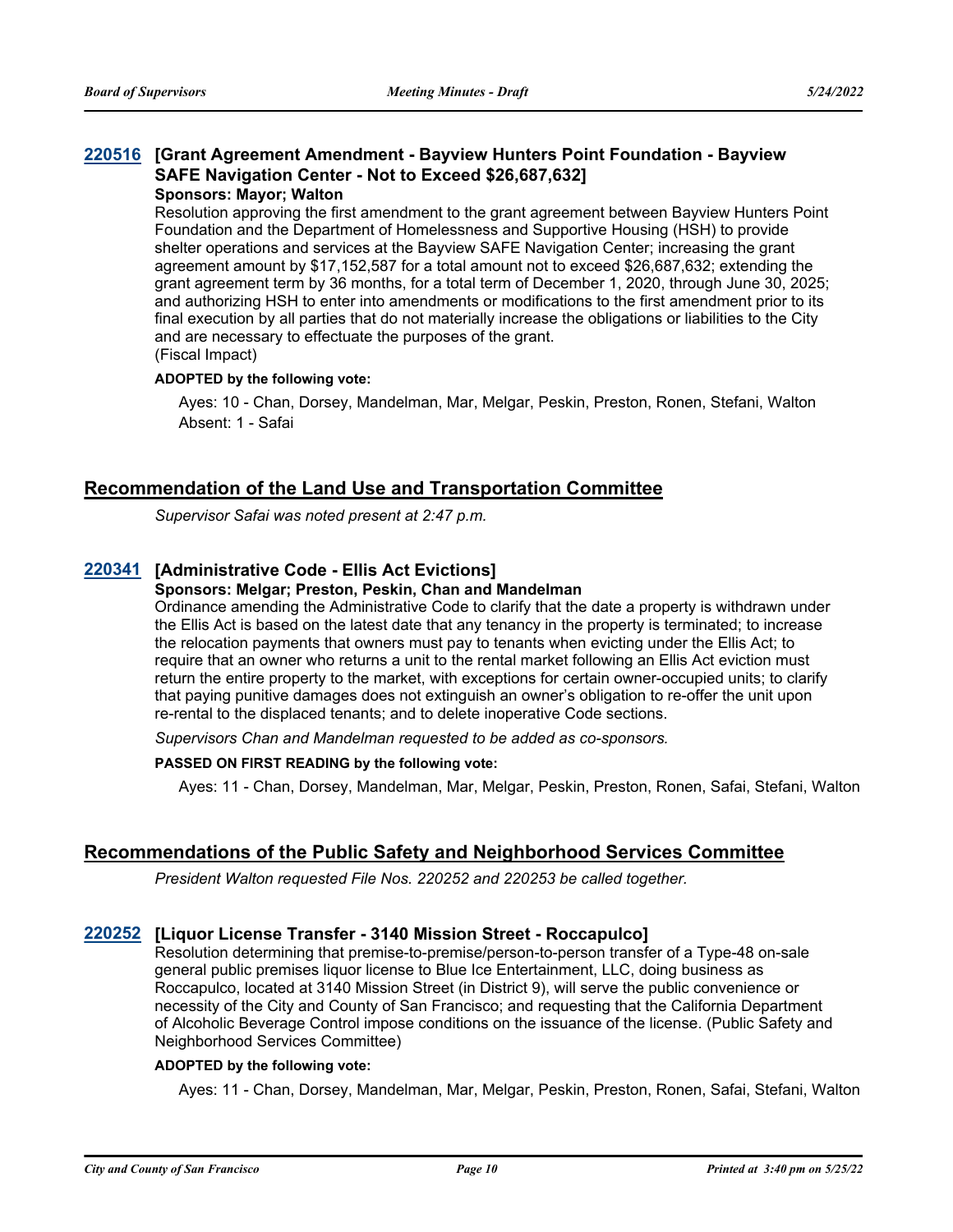#### **[Liquor License Transfer - 2 Embarcadero Center, Suite R-2105 - [220253](http://sfgov.legistar.com/gateway.aspx?m=l&id=38445) SFGIFTBASKETS.COM]**

Resolution determining that the issuance of a person-to-person and premises-to-premises transfer of a Type-21 off-sale general beer, wine, and distilled spirits liquor license to Bear Eagle, Inc., doing business as SFGIFTBASKETS.COM, located at 2 Embarcadero Center, Suite R-2105 (District 3), will serve the public convenience or necessity of the City and County of San Francisco. (Public Safety and Neighborhood Services Committee)

#### **ADOPTED by the following vote:**

Ayes: 11 - Chan, Dorsey, Mandelman, Mar, Melgar, Peskin, Preston, Ronen, Safai, Stefani, Walton

### **SPECIAL ORDER 2:30 P.M. - Recognition of Commendations**

*Without objection, Rule 5.36 of the Rules of the Board of Supervisors was suspended to grant privilege of the floor to the following guest(s).*

*President Walton introduced, welcomed, and presented Certificates of Honor in recognition of National Emergency Medical Services (EMS) Week to the following EMS professional and community members whose outstanding achievements and contributions exemplify professionalism and compassion.* 

*2022 EMS System Dispatcher Award Christopher Mendez (Department of Emergency Management)*

*2022 EMS System Field Provider Award Jennifer Ishikawa (Fire Department)*

*2022 EMS System Hospital Provider Award Dr. Kathy LeSaint (UCSF) Dr. Juan Carlos Montoy (UCSF) Dr. Eric Silverman (UCSF) Dr. Mary Mercer (UCSF) Virginia Chan (UCSF) Theresa Sandholdt (Department of Public Health)*

*2022 First Responder Award Matthew Faris (Fire Department)*

*2022 Community Award Larry Para*

*2022 Raymond Lim Excellence in EMS Award Fred Salan (Fire Department)*

*2022 Mary Magocsy Excellence in EMS and Disaster Leadership Richard Pekelney (Department of Public Health)*

*Maryellen Carroll, Director (Department of Emergency Management), and Chief Jeanine Nicholson (Fire Department) provided additional congratulatory remarks.*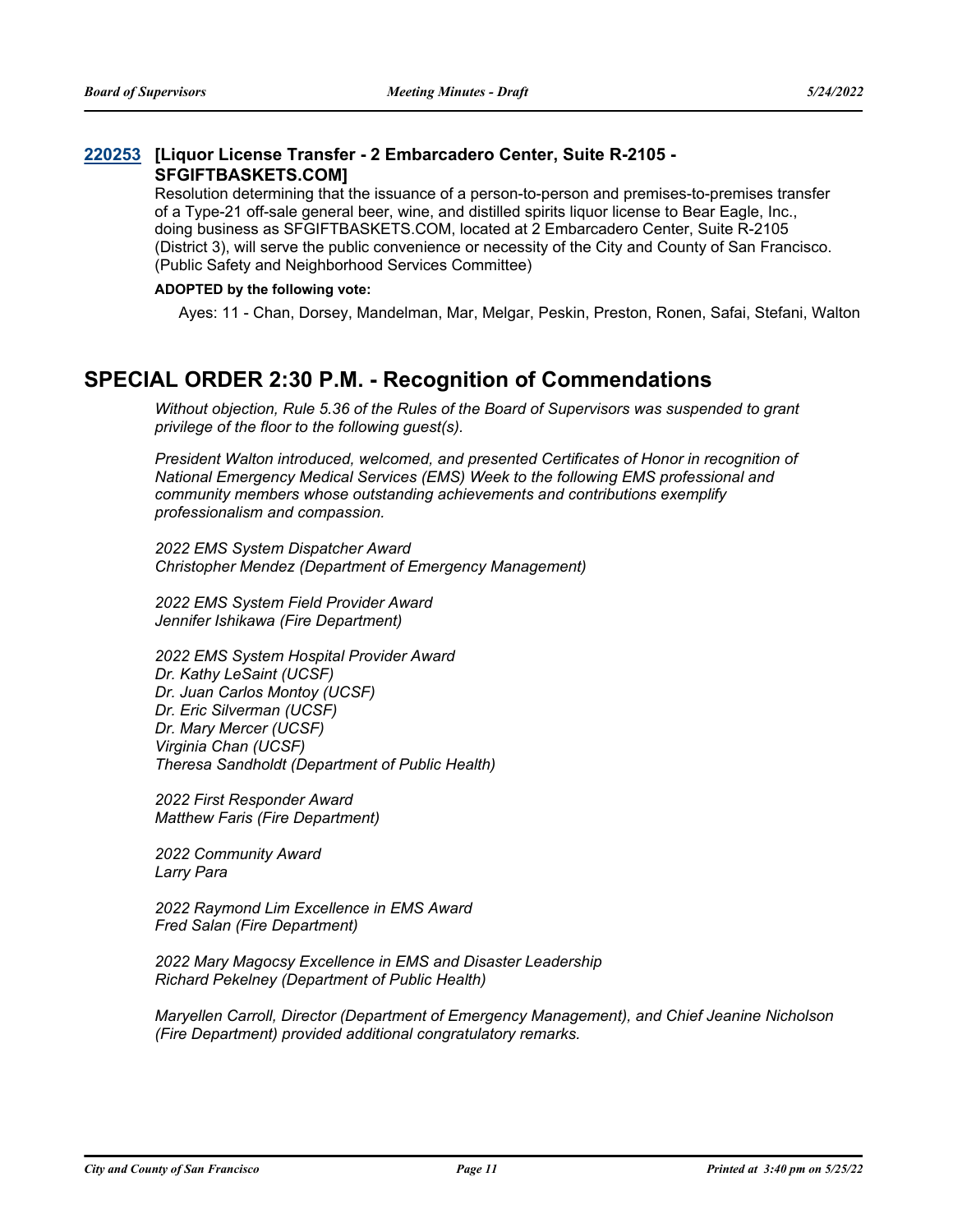### **SPECIAL ORDER 3:00 P.M.**

### **Board of Supervisors Sitting as a Committee of the Whole**

#### **[Hearing - Committee of the Whole - Update on Findings and Recommendations [200777](http://sfgov.legistar.com/gateway.aspx?m=l&id=36213) Regarding Law Enforcement Practices - May 24, 2022, at 3:00 p.m.]**

Hearing of the Board of Supervisors sitting as a Committee of the Whole on May 24, 2022, at 3:00 p.m., for the Members of the Board of Supervisors to hear and receive updates on the progress and implementation status of the Unites States Department of Justice recommendations regarding reforms within the Police Department; scheduled pursuant to Motion No. M20-125, approved on September 15, 2020. (Clerk of the Board)

*President Walton opened the public hearing and inquired as to whether any member of the public wished to address the Board relating to a proposed continuance of the Hearing to receive an update on the findings and recommendations regarding law enforcement practices (File No. 200777). Gloria Berry; Speaker; spoke on various concerns relating to the hearing matter and its proposed continuance. President Walton closed public comment on the continuance.*

**Supervisor Walton, seconded by Supervisor Ronen, moved that this Hearing be CONTINUED to the Board of Supervisors meeting of July 12, 2022. The motion carried by the following vote:**

Ayes: 11 - Chan, Dorsey, Mandelman, Mar, Melgar, Peskin, Preston, Ronen, Safai, Stefani, Walton

### **Committee of the Whole Adjourn and Report**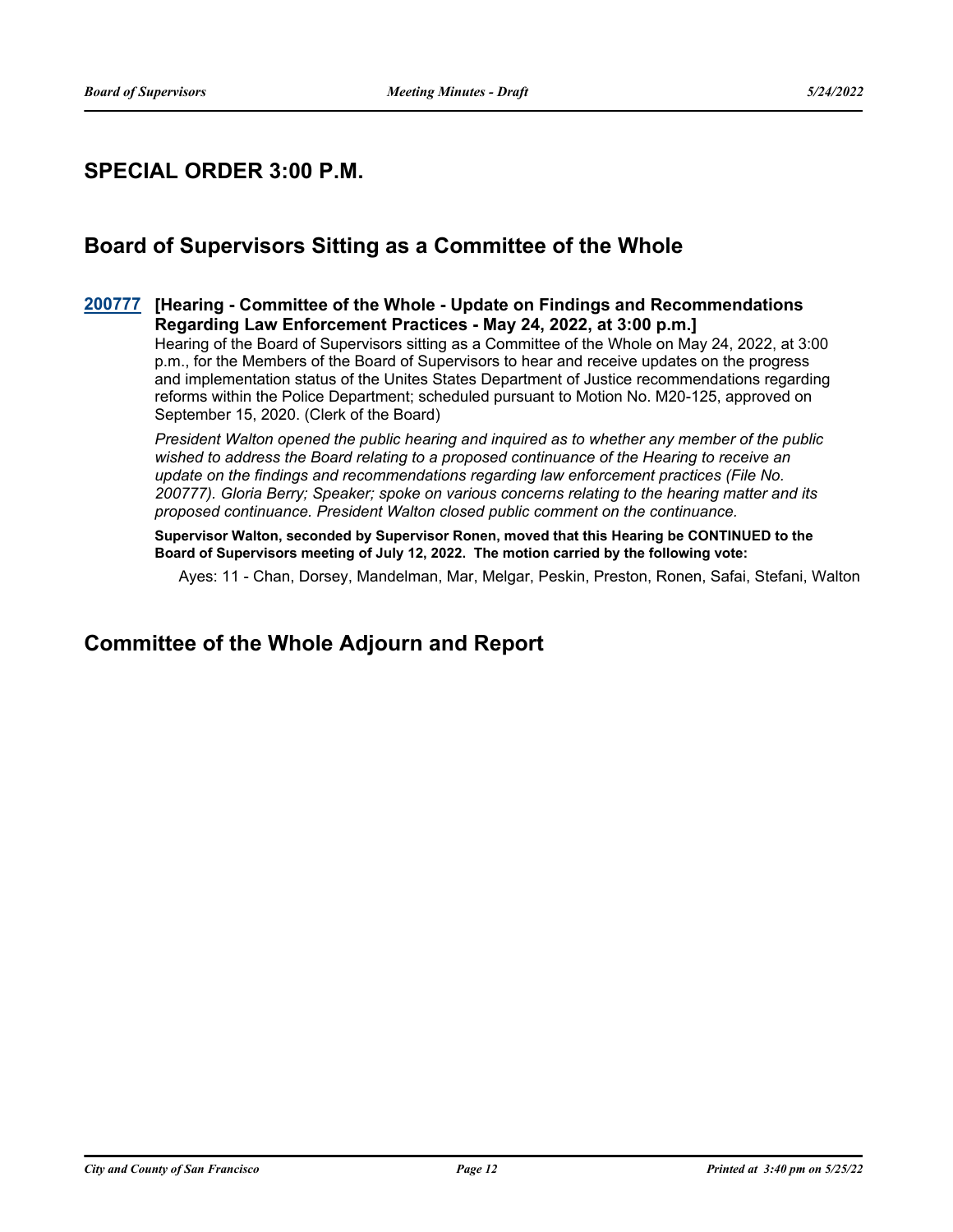*President Walton recessed the meeting at 3:54 p.m. and reconvened at 4:01 p.m.*

### **SPECIAL ORDER 4:00 P.M.**

*President Walton requested File Nos. 220420 and 220421 be called together.*

### **Board of Supervisors Sitting as a Committee of the Whole**

#### **[Hearing - Committee of the Whole - Report of Assessment Costs - Blighted [220420](http://sfgov.legistar.com/gateway.aspx?m=l&id=38612) Properties - May 24, 2022, at 4:00 p.m.]**

Hearing to consider objections to a report of assessment costs submitted by the Director of Public Works for inspection and/or repair of blighted properties ordered to be performed by said Director pursuant to Administrative Code, Chapter 80, the costs thereof having been paid for out of a blight abatement fund; scheduled pursuant to Motion No. M22-073 (File No. 220419), approved on May 3, 2022. (Clerk of the Board)

*President Walton opened the public hearing and inquired as to whether any individual wished to address the Board relating to assessments for the inspection and/or repair of blighted properties, as referenced in File Nos. 220420 and 220421. Alisha Whitt (Public Works) provided an overview of the assessments and responded to questions raised throughout the discussion. Theresa Thornton; Giovanna Martine; Speaker; spoke in objection to certain proposed assessments. There were no other speakers. President Walton declared public comment closed, adjourned as the Committee of the Whole, and reconvened as the Board of Supervisors.*

**HEARD AND FILED**

### **Committee of the Whole Adjourn and Report**

#### **[220421](http://sfgov.legistar.com/gateway.aspx?m=l&id=38613) [Report of Assessment Costs for Blighted Properties]**

Resolution approving report of assessment costs submitted by the Director of Public Works for inspection and/or repair of blighted properties ordered to be performed by said Director pursuant to Administrative Code, Chapter 80, the costs thereof having been paid for out of a blight abatement fund. (Public Works)

*Alisha Whitt (Public Works) requested that the following address be removed from the accompanying Report of Assessment Costs for Blighted Properties, due to receipt of payment:*

 *1050 Larkin Street (Block No. 0301, Lot No. 016).*

*Without objection, the referenced address was removed from the final assessment report.*

#### **ADOPTED, after accepting the amendments to the accompanying report, by the following vote:**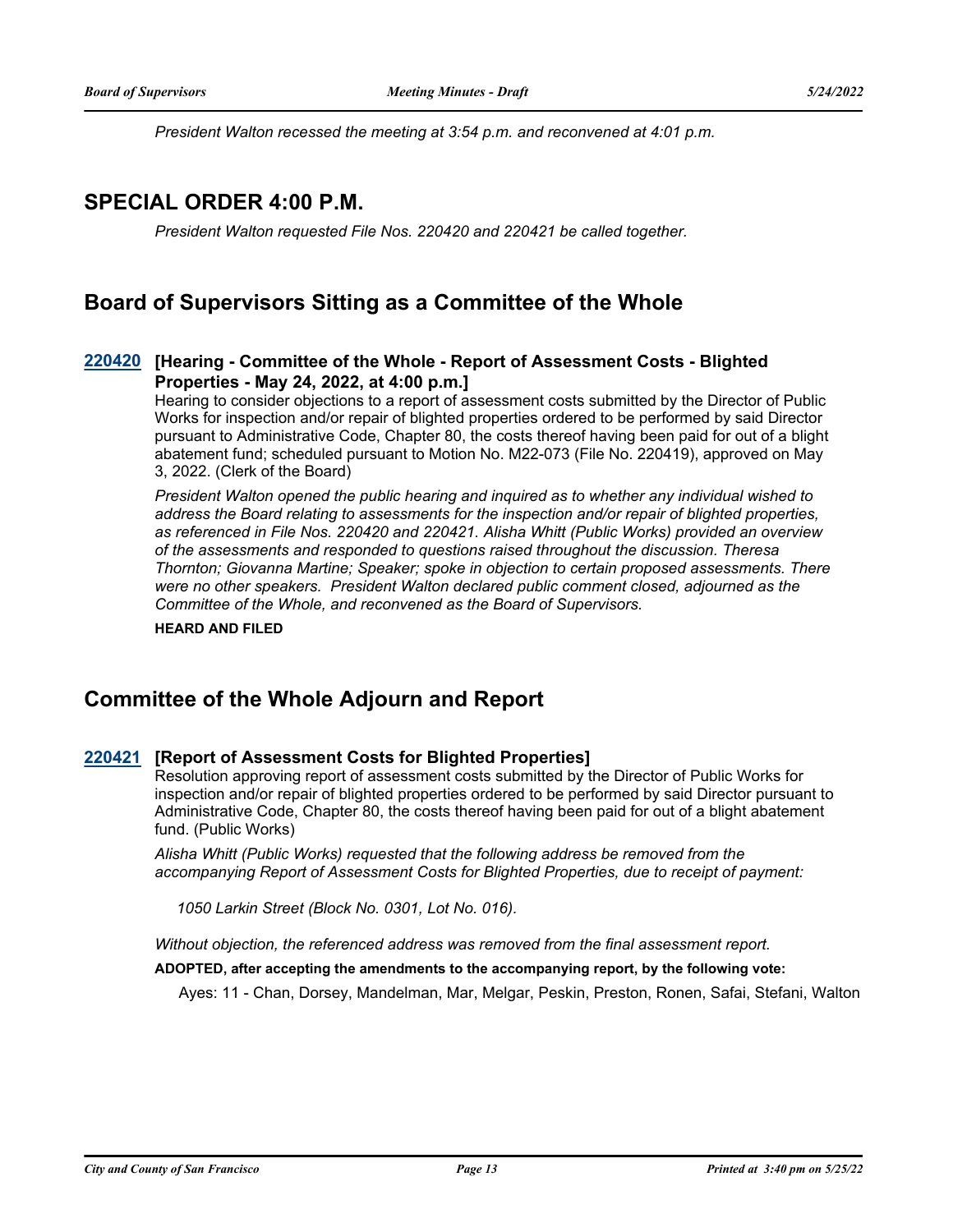### **SPECIAL ORDER 4:00 P.M.**

*President Walton requested File Nos. 220441 and 220442 be called together.*

### **Board of Supervisors Sitting as a Committee of the Whole**

#### **[Hearing - Committee of the Whole - Report of Delinquent Administrative Civil [220441](http://sfgov.legistar.com/gateway.aspx?m=l&id=38633) Penalties and Recovery of Costs for Violations - Unauthorized Releases of Hazardous Material(s) - May 24, 2022, at 4:00 p.m.]**

Hearing to consider objections on a Resolution confirming report of delinquent charges for overdue Administrative Civil Penalties and recovery of costs for violations of Health Code, Article 21, the unauthorized releases of hazardous material(s), observed at Assessor's Parcel Block No. 0798, Lot No. 031 (930 Grove Street); scheduled pursuant to Motion No. M22-075 (File No. 220440), approved on May 3, 2022. (Clerk of the Board)

*President Walton opened the public hearing and inquired as to whether any individual wished to address the Board relating to delinquent charges for overdue Administrative Civil Penalties and recovery of costs for violations of Health Code, Article 21, the unauthorized releases of hazardous materials(s), as referenced in File Nos. 220441 and 220442. Jonathan Piakis (Department of Public Health) and Anne Pearson (Office of the City Attorney) provided an overview of the assessments and responded to questions raised throughout the discussion. John Bolman; Thuy Pham; spoke in objection to the proposed assessments. There were no other speakers. President Walton declared public comment closed, adjourned as the Committee of the Whole, and reconvened as the Board of Supervisors.*

**HEARD AND FILED**

### **Committee of the Whole Adjourn and Report**

#### **[Report of Delinquent Administrative Civil Penalties and Recovery of Costs for [220442](http://sfgov.legistar.com/gateway.aspx?m=l&id=38634) Violations - Unauthorized Releases of Hazardous Material(s)]**

Resolution confirming report of delinquent charges for overdue Administrative Civil Penalties and recovery of costs for violations of Health Code, Article 21, the unauthorized releases of hazardous material(s), observed at Assessor's Parcel Block No. 0798, Lot No. 031 (930 Grove Street), submitted by the Director of Public Health, as modified to the date of adoption of this Resolution, and creating special assessments and liens based thereon. (Public Health Department)

#### **ADOPTED by the following vote:**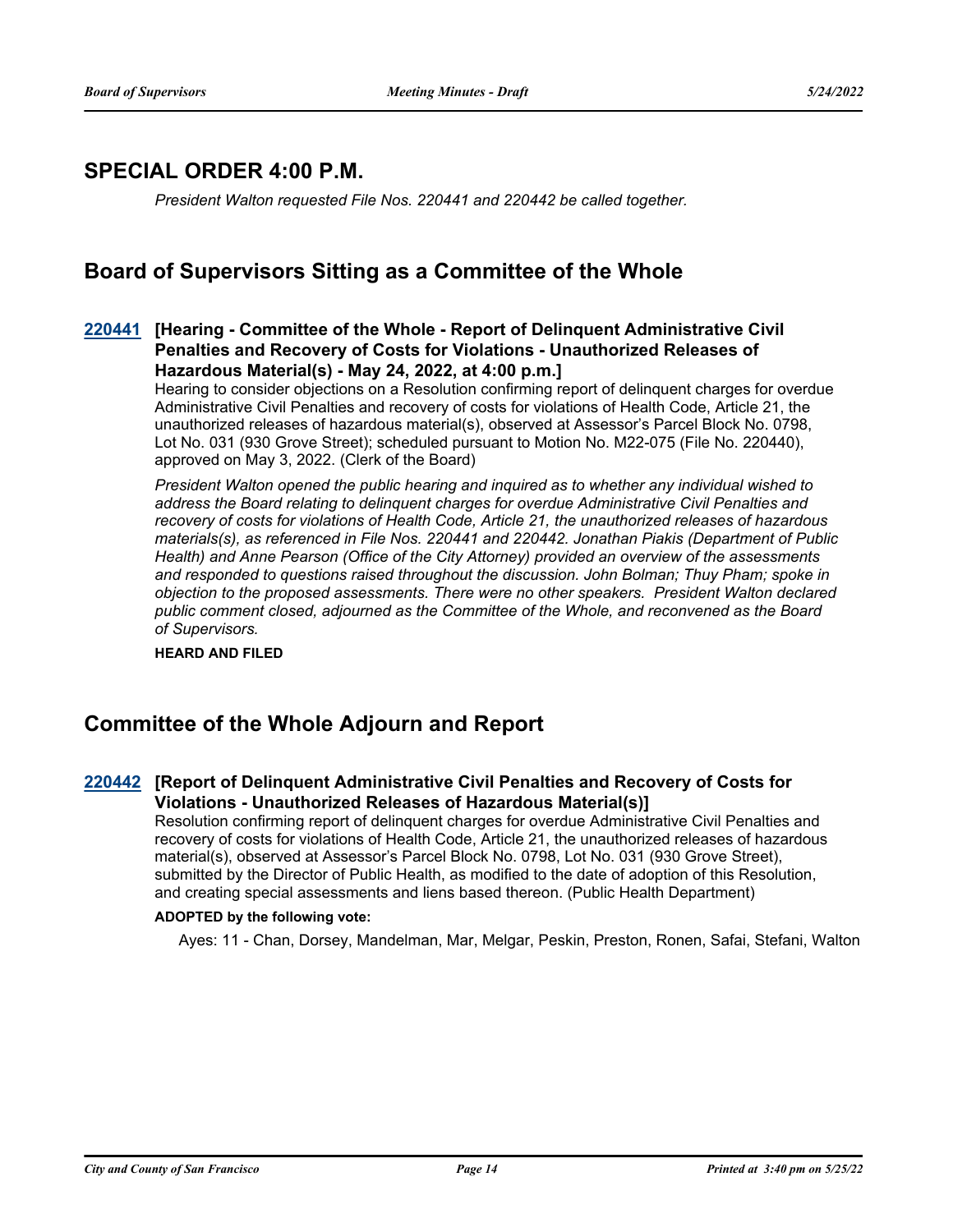### **COMMITTEE REPORTS**

#### **Recommendations of the Government Audit and Oversight Committee**

*President Walton requested File Nos. 220415, 220416, 220717, and 220418 be called together.*

#### **[Contract Amendment - Health Right 360 - Residential Substance Use Disorder and [220415](http://sfgov.legistar.com/gateway.aspx?m=l&id=38607) Mental Health Outpatient Services - Not to Exceed \$163,930,879]**

Resolution approving Amendment No. 1 to the agreement between Health Right 360 and the Department of Public Health (DPH), to provide residential substance use disorder and mental health outpatient services, to increase the agreement by \$79,865,964 for an amount not to exceed \$163,930,879; to extend the term by three years from June 30, 2022, for a total agreement term of July 1, 2018, through June 30, 2025; and to authorize DPH to enter into amendments or modifications to the contract prior to its final execution by all parties that do not materially increase the obligations or liabilities to the City and are necessary to effectuate the purposes of the contract or this Resolution. (Public Health Department) (Fiscal Impact)

#### **ADOPTED by the following vote:**

Ayes: 11 - Chan, Dorsey, Mandelman, Mar, Melgar, Peskin, Preston, Ronen, Safai, Stefani, Walton

#### **[Contract Amendment - Felton Institute - Behavioral Health Services for Children [220416](http://sfgov.legistar.com/gateway.aspx?m=l&id=38608) and Families - Not to Exceed \$77,605,232]**

Resolution approving Amendment No. 1 to the agreement between Felton Institute and the Department of Public Health (DPH), to provide behavioral health services for children and families, to increase the agreement by \$41,072,068 for an amount not to exceed \$77,605,232; to extend the term by five years from June 30, 2022, for a total agreement term of July 1, 2018, through June 30, 2027; and to authorize DPH to enter into amendments or modifications to the contract prior to its final execution by all parties that do not materially increase the obligations or liabilities to the City and are necessary to effectuate the purposes of the contract or this Resolution. (Public Health Department)

(Fiscal Impact)

#### **ADOPTED by the following vote:**

Ayes: 11 - Chan, Dorsey, Mandelman, Mar, Melgar, Peskin, Preston, Ronen, Safai, Stefani, Walton

#### **[Agreement Amendment - California Department of Health Care Services - Mental [220417](http://sfgov.legistar.com/gateway.aspx?m=l&id=38609) Health Plan - \$0]**

Resolution approving Mental Health Plan Agreement Amendment No. 17-94609 A01, between Department of Public Health (DPH), Community Behavioral Health Services and the California Department of Health Care Services, for the San Francisco Mental Health Plan, to update the terms and conditions reflecting changes that memorialize federal parity regulations, in the amount of \$0 for the term of July 1, 2017, through June 30, 2022, to commence following approval by the Board of Supervisors; and to authorize DPH to enter into amendments or modifications to the agreement prior to its final execution by all parties that do not materially increase the obligations or liabilities to the City and are necessary to effectuate the purposes of the agreement or this Resolution. (Public Health Department)

#### **ADOPTED by the following vote:**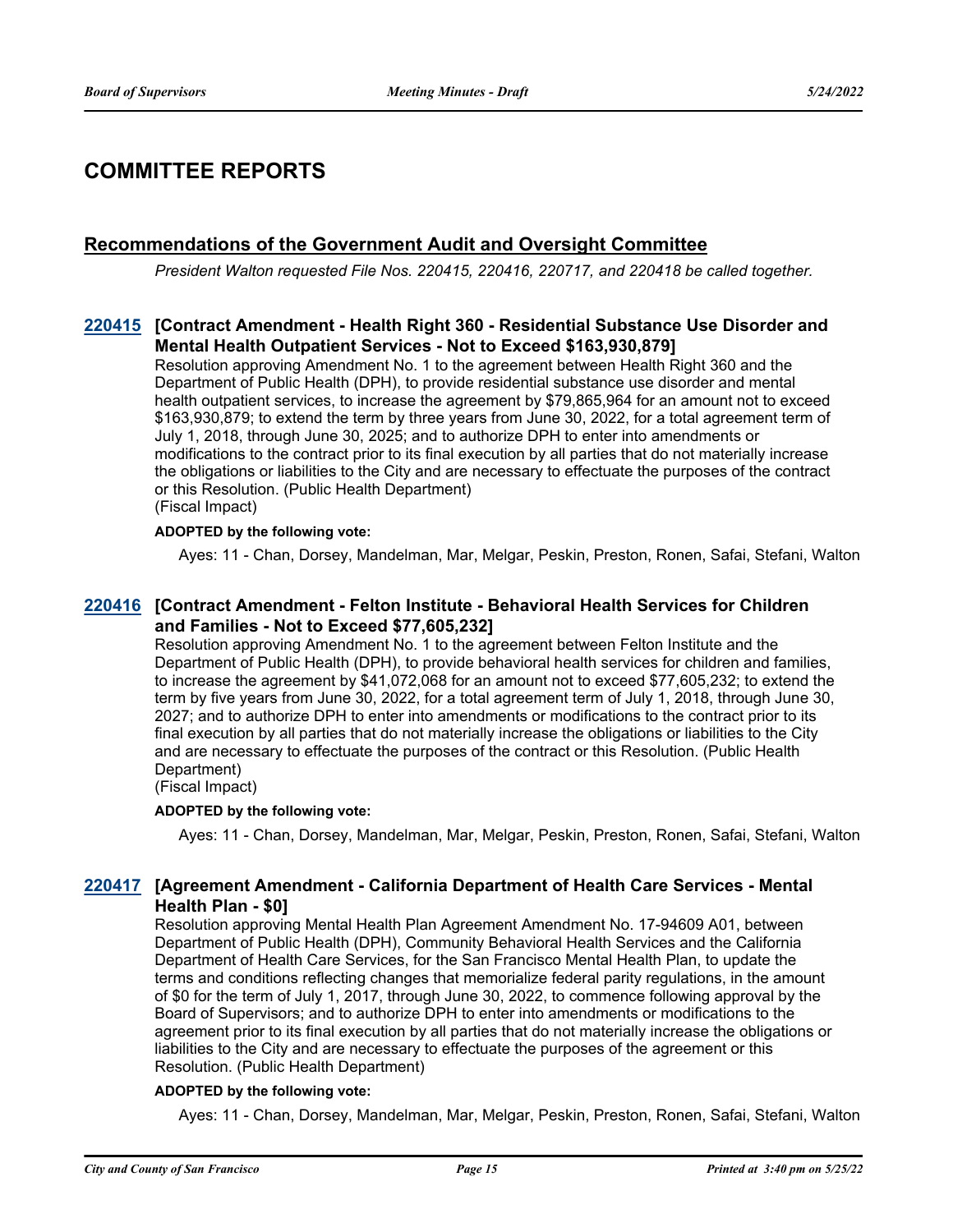#### **[Contract Amendment - Addiction, Research & Treatment, Inc. dba BAART - Opioid [220418](http://sfgov.legistar.com/gateway.aspx?m=l&id=38610) Dependent Substance Abuse Treatment and Education Services - Not to Exceed \$98,283,105]**

Resolution approving Amendment No. 1 to the agreement between Addiction, Research & Treatment, Inc. dba BAART and the Department of Public Health (DPH), to provide opioid dependent substance abuse treatment and education services, to increase the agreement by \$62,331,105 for an amount not to exceed \$98,283,105; to extend the term by five years from June 30, 2022, for a total agreement term of July 1, 2018, through June 30, 2027, with one one-year option to extend at the City's sole and absolute discretion; and to authorize DPH to enter into amendments or modifications to the contract prior to its final execution by all parties that do not materially increase the obligations or liabilities to the City and are necessary to effectuate the purposes of the contract or this Resolution. (Public Health Department) (Fiscal Impact)

#### **ADOPTED by the following vote:**

Ayes: 11 - Chan, Dorsey, Mandelman, Mar, Melgar, Peskin, Preston, Ronen, Safai, Stefani, Walton

#### **Recommendations of the Land Use and Transportation Committee**

*President Walton requested File Nos. 220248 and 220550 be called together.*

#### **[220248](http://sfgov.legistar.com/gateway.aspx?m=l&id=38440) [Street Name Change - Sonora Lane to Vicha Ratanapakdee Way] Sponsors: Stefani; Mandelman, Mar and Dorsey**

Resolution changing the street name of Sonora Lane, between O'Farrell Street and Terra Anza Avenue, in the Anza Vista neighborhood, to "Vicha Ratanapakdee Way."

*Supervisors Mandelman, Mar, and Dorsey requested to be added as co-sponsors.*

#### **ADOPTED by the following vote:**

Ayes: 11 - Chan, Dorsey, Mandelman, Mar, Melgar, Peskin, Preston, Ronen, Safai, Stefani, Walton

#### **[220550](http://sfgov.legistar.com/gateway.aspx?m=l&id=38742) [Initiating Landmark Designation Amendment - Castro Theatre]**

#### **Sponsors: Mandelman; Chan, Peskin, Preston and Dorsey**

Resolution initiating an amendment to the landmark designation of 429-431 Castro Street (aka Castro Theatre), Assessor's Parcel Block No. 3582, Lot No. 085, under Article 10 of the Planning Code.

*Supervisor Dorsey requested to be added as a co-sponsor.*

#### **ADOPTED by the following vote:**

Ayes: 11 - Chan, Dorsey, Mandelman, Mar, Melgar, Peskin, Preston, Ronen, Safai, Stefani, Walton

#### **Recommendations of the Rules Committee**

#### **[220393](http://sfgov.legistar.com/gateway.aspx?m=l&id=38585) [Administrative Code - Extension of Shelter Monitoring Committee] Sponsor: Mayor**

Ordinance amending the Administrative Code to extend the expiration date of the Shelter Monitoring Committee from July 1, 2022, to July 1, 2027. (Public Health Department)

#### **PASSED ON FIRST READING by the following vote:**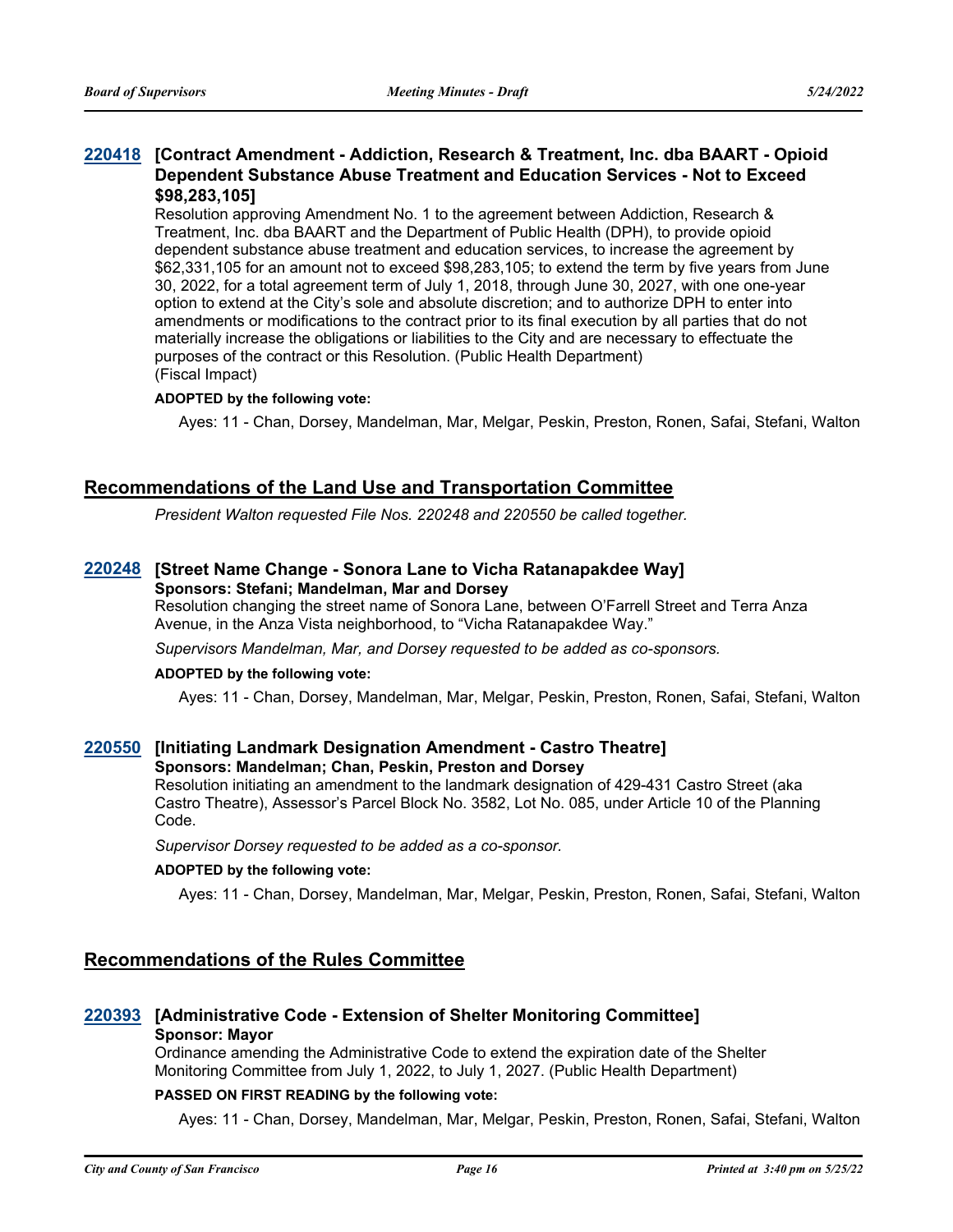*President Walton requested File Nos. 220167 and 220489 be called together.*

#### **[220167](http://sfgov.legistar.com/gateway.aspx?m=l&id=38362) [Appointment, Public Works Commission - Fady Zoubi]**

Motion appointing Fady Zoubi, term ending July 2, 2024, to the Public Works Commission. (Rules Committee)

#### **Motion No.** M22-089

#### **APPROVED by the following vote:**

Ayes: 11 - Chan, Dorsey, Mandelman, Mar, Melgar, Peskin, Preston, Ronen, Safai, Stefani, Walton

#### **[220511](http://sfgov.legistar.com/gateway.aspx?m=l&id=38703) [Mayoral Appointment, Public Works Commission - Lynne Newhouse Segal]**

Motion approving/rejecting Mayor's nomination for the appointment of Lynne Newhouse Segal to the Public Works Commission, for a term ending July 2, 2026. (Clerk of the Board) (Charter, Section 4.141, provides that this nomination is subject to confirmation by the Board of Supervisors and shall be the subject of a public hearing and vote within 60 days from the date the nomination is transmitted to the Clerk of the Board. If the Board fails to act on the nomination within 60 days of the date the nomination is transmitted to the Clerk, then the nominee shall be deemed approved. Transmittal date: May 2, 2022.)

*(This item was not sent as a committee report.)*

#### **[220489](http://sfgov.legistar.com/gateway.aspx?m=l&id=38681) [City Controller Appointment, Public Works Commission - Lauren Post]**

Motion approving City Controller Ben Rosenfield's nomination for the appointment of Lauren Post to the Public Works Commission, for a term ending July 2, 2024. (Clerk of the Board) (Charter, Section 4.141, provides that this nomination is subject to confirmation by the Board of Supervisors and shall be the subject of a public hearing and vote within 60 days from the date the nomination is transmitted to the Clerk of the Board. If the Board fails to act on the nomination within 60 days of the date the nomination is transmitted to the Clerk, then the nominee shall be deemed approved. Transmittal date: April 27, 2022.)

#### **Motion No.** M22-090

#### **APPROVED by the following vote:**

Ayes: 11 - Chan, Dorsey, Mandelman, Mar, Melgar, Peskin, Preston, Ronen, Safai, Stefani, Walton

#### **[City Controller Appointment, Sanitation and Streets Commission - Christopher [220559](http://sfgov.legistar.com/gateway.aspx?m=l&id=38751) Simi]**

Motion approving City Controller Ben Rosenfield's nomination for the appointment of Christopher Simi to the Sanitation and Streets Commission, for a term ending July 1, 2026. (Clerk of the Board) (Charter, Section 4.139(b), provides that this nomination is subject to confirmation by the Board of Supervisors and shall be the subject of a public hearing and vote within 60 days from the date the nomination is transmitted to the Clerk of the Board. If the Board fails to act on the nomination within 60 days of the date the nomination is transmitted to the Clerk, then the nominee shall be deemed approved. Transmittal date: May 9, 2022.)

#### **Motion No.** M22-091

#### **APPROVED by the following vote:**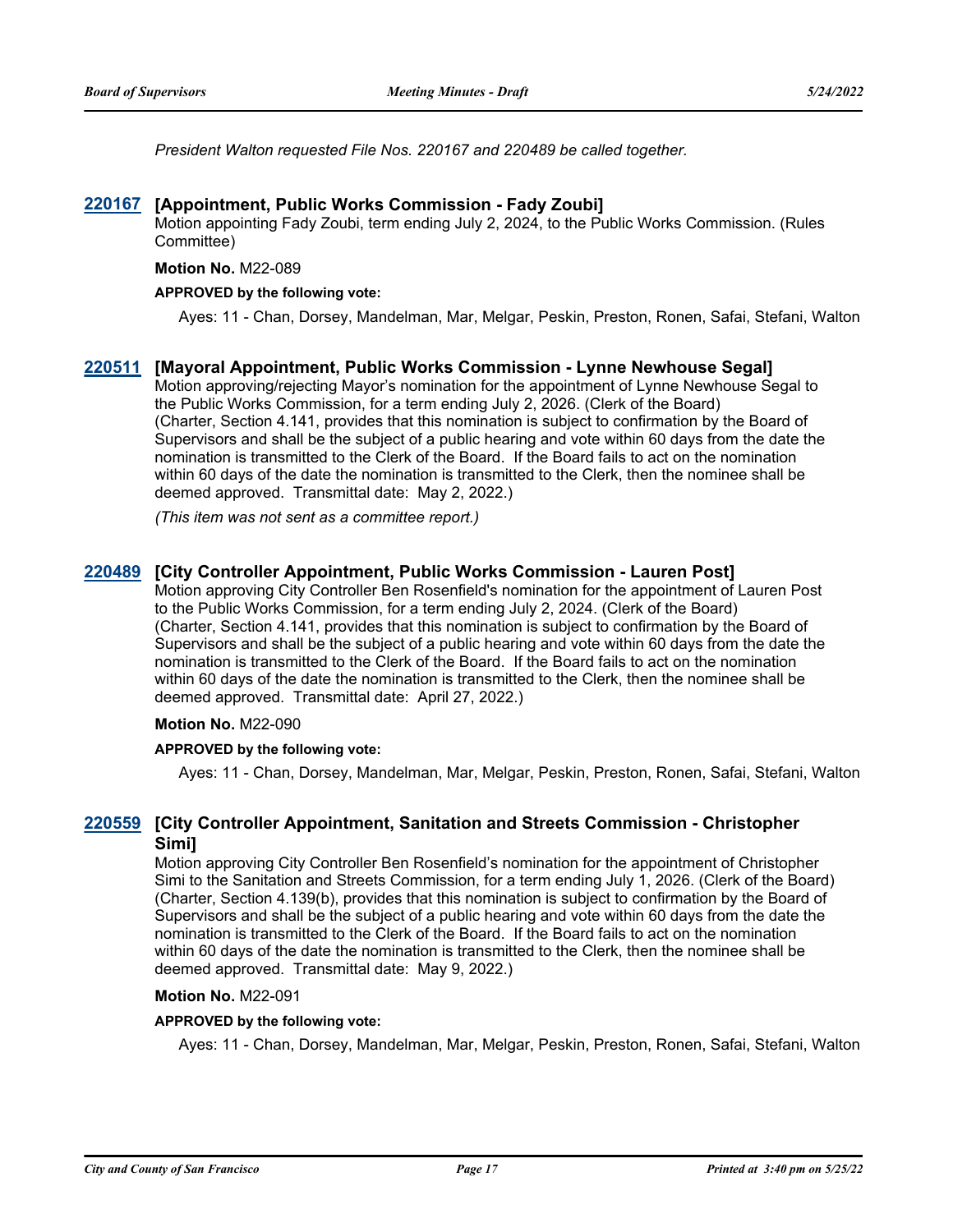### **ROLL CALL FOR INTRODUCTIONS**

*See Legislation Introduced below.*

### **PUBLIC COMMENT**

*Sean McGary; expressed the need to increase affordable housing, consider the construction workers who build them, and support the Affordable Homes Now Act.*

*Dan Callamouchi; expressed the need to increase affordable housing, consider the construction workers who build them, and support the Affordable Homes Now Act.*

*Timothy Rye; expressed the need to increase affordable housing, consider the construction workers who build them, and support the Affordable Homes Now Act.*

*April Ankins; expressed the need to increase affordable housing, consider the construction workers who build them, and support the Affordable Homes Now Act.*

*Benjamin Solare; expressed the need to increase affordable housing, consider the construction workers who build them, and support the Affordable Homes Now Act.*

*Speaker; spoke in opposition to the Motion adopting findings to revoke the Major Encroachment Permit for the Pedestrian Bridge spanning Kearny Street (File No. 220622).*

Jack Fief; spoke in opposition to the Motion adopting findings to revoke the Major Encroachment *Permit for the Pedestrian Bridge spanning Kearny Street (File No. 220622).*

*David Gonzales; spoke in opposition to the Motion adopting findings to revoke the Major Encroachment Permit for the Pedestrian Bridge spanning Kearny Street (File No. 220622).*

*John Winfield; spoke in opposition to the Motion adopting findings to revoke the Major* 

*Encroachment Permit for the Pedestrian Bridge spanning Kearny Street (File No. 220622). Herbert Weiner; expressed support for a newly introduced Charter Amendment regarding retiree supplemental cost of living adjustments.*

*Sam Fong; spoke in opposition to the Motion adopting findings to revoke the Major Encroachment Permit for the Pedestrian Bridge spanning Kearny Street (File No. 220622).*

*Jordan Davis; expressed support and opposition to certain newly introduced Charter Amendments. Roe Frankel; expressed support of a newly introduced Charter Amendment regarding affordable housing, and in opposition to the Affordable Homes Now Act.*

*Will Ramerly; expressed the need to increase affordable housing, consider the construction workers who build them, and support the Affordable Homes Now Act.*

*Francisco Da Costa; expressed concerns regarding affordable housing and the cost of construction.*

*Citizen 22; expressed concerns regarding BART and the plight of the homeless.*

*Sue Hestor; spoke in support of the Motion adopting findings to revoke the Major Encroachment Permit for the Pedestrian Bridge spanning Kearny Street (File No. 220622).*

*Jonathan Budaman; expressed the need to increase affordable housing, consider the construction workers who build them, and support the Affordable Homes Now Act.*

*Anastasia Yovanopolous; expressed support of a newly introduced Charter Amendment regarding affordable housing, and in opposition to the Affordable Homes Now Act.*

*Jessica Somos; expressed support of a newly introduced Charter Amendment regarding affordable housing, and in opposition to the Affordable Homes Now Act.*

*Peter Warfield; expressed concerns regarding the encroachment into individual's privacy and how the Public Library should protect those rights.* 

*Loraine Petty; expressed support of a newly introduced Charter Amendment regarding affordable housing, and in opposition to the Affordable Homes Now Act.*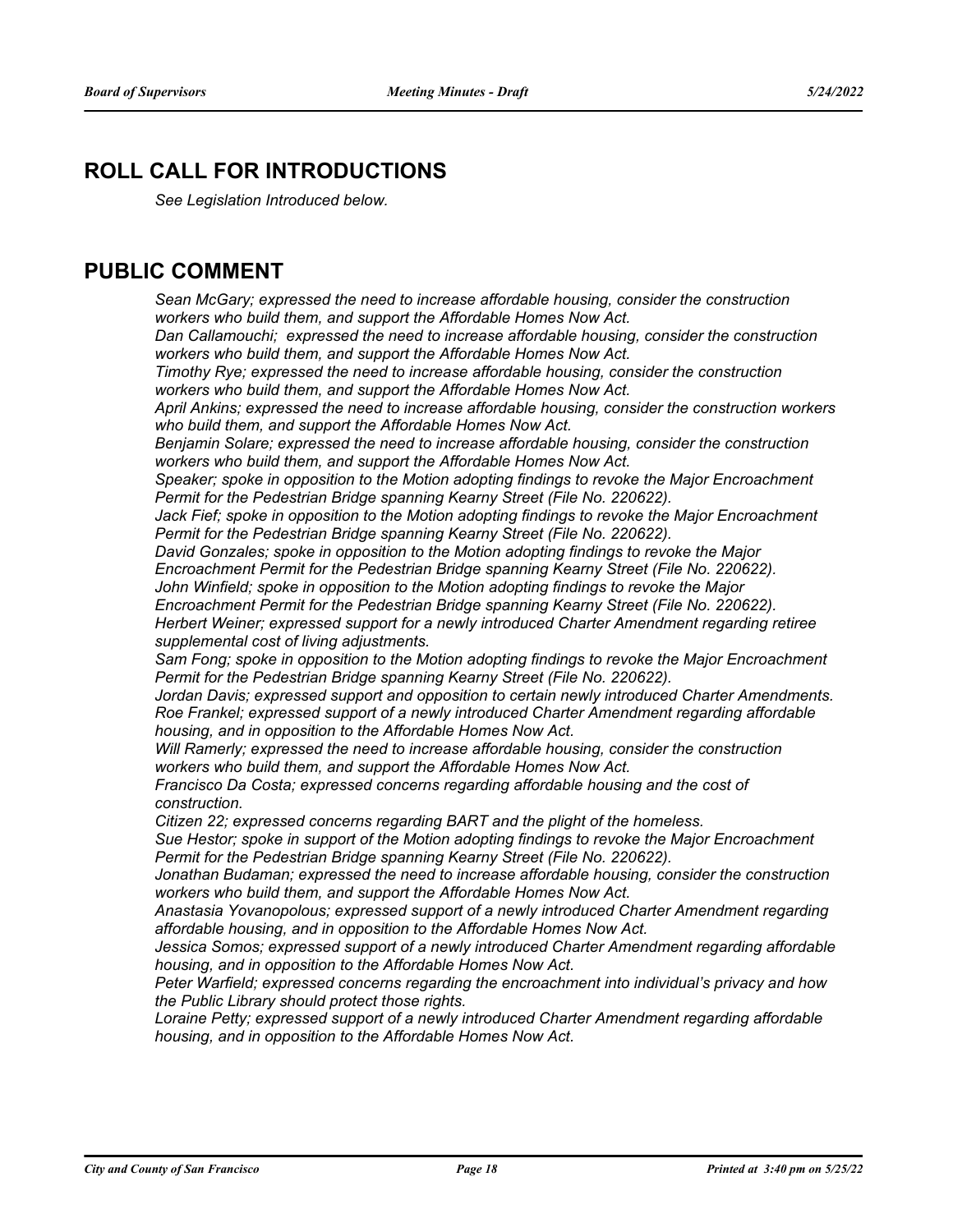## **FOR ADOPTION WITHOUT COMMITTEE REFERENCE**

#### **[Supporting California State Senate Bill No. 793 (Wiener) - Alcoholic Beverages: [220611](http://sfgov.legistar.com/gateway.aspx?m=l&id=38803) Music Venue License: Entertainment Zones: Consumption]**

#### **Sponsors: Mandelman; Dorsey**

Resolution urging the California Assembly to pass California State Senate Bill No. 793, introduced by California Senator Scott Wiener on February 19, 2021, authorizing the Department of Alcoholic Beverage Control to issue a music venue license, and allowing cities and counties to create "entertainment zones," within which on-sale licensees can permit consumers to leave the premises with open containers of alcoholic beverages.

*Supervisor Dorsey requested to be added as a co-sponsor.*

**ADOPTED**

#### **[220614](http://sfgov.legistar.com/gateway.aspx?m=l&id=38806) [Urging Controller to Apply For an Adjustment to Refuse Rates] Sponsors: Peskin; Walton, Chan, Mar and Safai**

Resolution urging the Controller to submit an application to the Refuse Rate Board to adjust the rates for residential refuse collection pursuant to the Refuse Collection and Disposal Ordinance.

*Supervisors Chan, Mar, and Safai requested to be added as co-sponsors.*

**ADOPTED**

#### **[Supporting California State Assembly Bill No. 2417 (Ting) - Juveniles: Youth Bill of [220616](http://sfgov.legistar.com/gateway.aspx?m=l&id=38808) Rights]**

#### **Sponsors: Ronen; Preston, Walton, Mar, Safai and Chan**

Resolution supporting California State Assembly Bill No. 2417, Juveniles: Youth Bill of Rights, authored by Assembly Member Phil Ting, to extend the protections outlined in the Youth Bill of Rights to youth confined in any juvenile justice facility.

*Supervisors Mar, Safai, and Chan requested to be added as co-sponsors.*

**ADOPTED**

#### **[Supporting California State Assembly Bill No. 288 (Calderon) - Scholarship [220628](http://sfgov.legistar.com/gateway.aspx?m=l&id=38820) Displacement]**

#### **Sponsors: Melgar; Ronen, Peskin, Walton, Preston, Mar and Chan**

Resolution supporting California State Assembly Bill No. 288 (AB 288), introduced by Assembly Members Lisa Calderon (D-25) and Mia Bonta (D-18) on January 21, 2021; AB 288 would prohibit the displacement of financial aid awards due to receipt of private scholarships of students who are eligible for the: 1) Federal Pell Grant and/or 2) California Dream Act financial aid at both public and private of higher education in the State of California.

*Supervisors Preston, Mar, and Chan requested to be added as co-sponsors.*

**ADOPTED**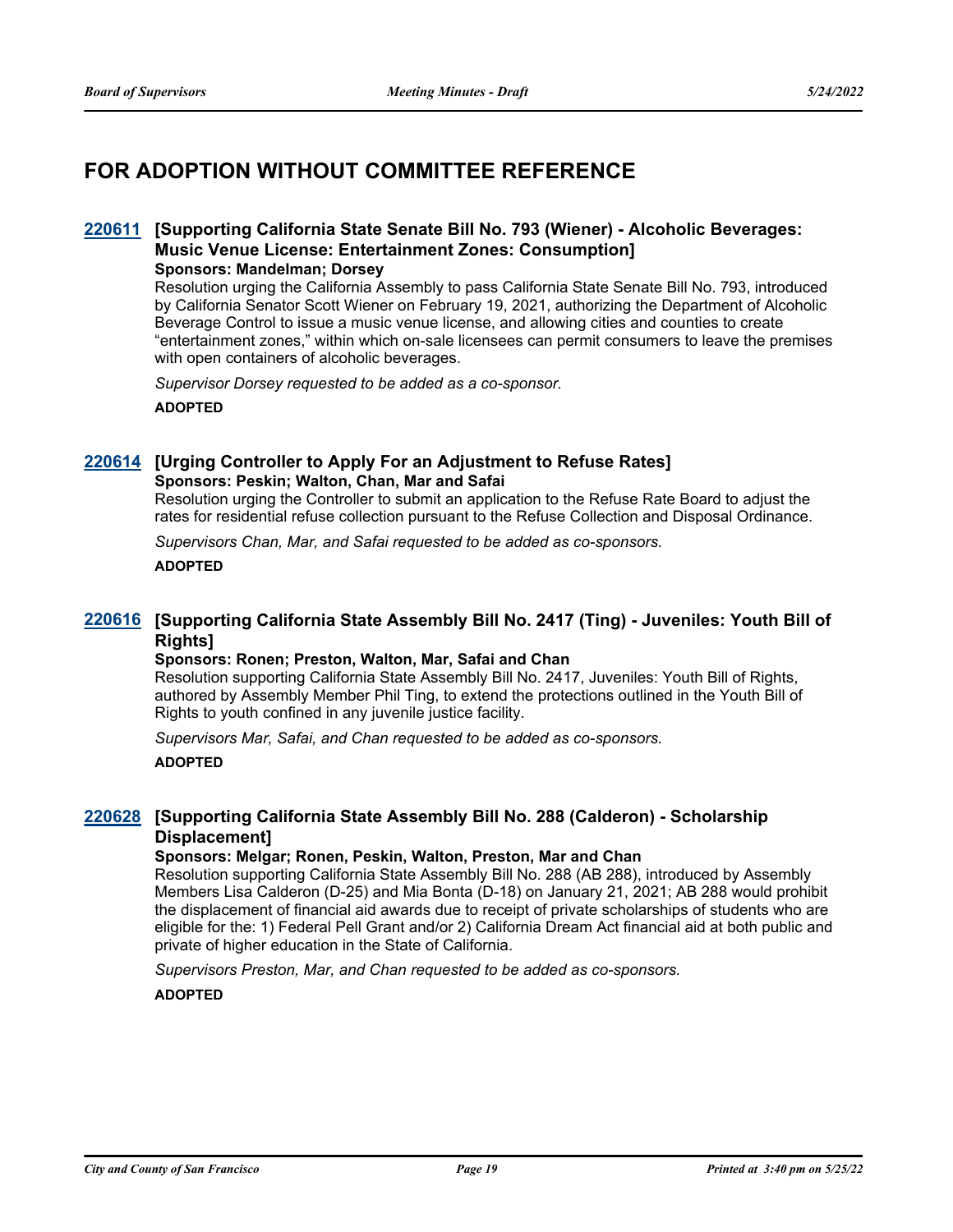#### **[Closed Session - Anticipated Litigation - Claims for Real and Personal Property [220620](http://sfgov.legistar.com/gateway.aspx?m=l&id=38812) Damage to Shelter-in-Place Hotels - June 7, 2022] Sponsor: Walton**

Motion that the Board of Supervisors convene in closed session on June 7, 2022, pursuant to California Government Code, Section 54956.9, and San Francisco Administrative Code, Section 67.10(d)(2), for the purpose of conferring with, or receiving advice from, the City Attorney regarding anticipated litigation in which the City may be a plaintiff or defendant, regarding existing and possible future claims and demands submitted for damage to real and personal property by hotels that have operated as Shelter-in-Place Hotels during the COVID-19 pandemic, including: F Good LLC (AKA Good Hotel), SF Vertigo LLC (AKA Hotel Vertigo), SF 100-120 Powell Owner L.P. (AKA Hotel Union Square), and 345 Taylor Owner LLC (AKA Tilden Hotel).

**Motion No.** M22-092

#### **APPROVED**

#### **[220561](http://sfgov.legistar.com/gateway.aspx?m=l&id=38753) [Appointment, Bicycle Advisory Committee - Brandon Powell]**

Motion appointing Brandon Powell, term ending November 19, 2022, to the Bicycle Advisory Committee. (Clerk of the Board)

#### **Motion No.** M22-093 **APPROVED**

#### **[Findings in Support of Granting Petition for Revocation of the Major [220622](http://sfgov.legistar.com/gateway.aspx?m=l&id=38814) Encroachment Permit - Pedestrian Bridge Spanning Kearny Street from the Hilton Hotel to Portsmouth Square]**

Motion adopting findings in support of the Board's decision to grant the petition and revoke the major encroachment permit for a pedestrian bridge spanning Kearny Street from the Hilton Hotel to Portsmouth Square. (Clerk of the Board)

#### **Motion No.** M22-094

**APPROVED**

#### **[220623](http://sfgov.legistar.com/gateway.aspx?m=l&id=38815) [Findings to Allow Teleconferenced Meetings During Declared Emergency]**

Motion making findings to allow teleconferenced meetings under California Government Code, Section 54953(e). (Clerk of the Board)

#### **Motion No.** M22-095

**APPROVED**

### **[220627](http://sfgov.legistar.com/gateway.aspx?m=l&id=38819) [Suspending Board Rule 3.25.2 - Referring Labor Agreement]**

**Sponsors: Preston; Peskin**

Motion suspending Board of Supervisors Rules of Order 3.25.2 with regard to the consideration of labor agreements by the Government Audit and Oversight Committee, and referring an Ordinance adopting and implementing the Memorandum of Understanding between the City and County of San Francisco and Staff and Per Diem Nurses, SEIU Local 1021, to be effective July 1, 2022 through June 30, 2024, to a meeting of the Rules Committee on June 13, 2022, if the Ordinance is not introduced until June 7, 2022.

#### **Motion No.** M22-096 **APPROVED**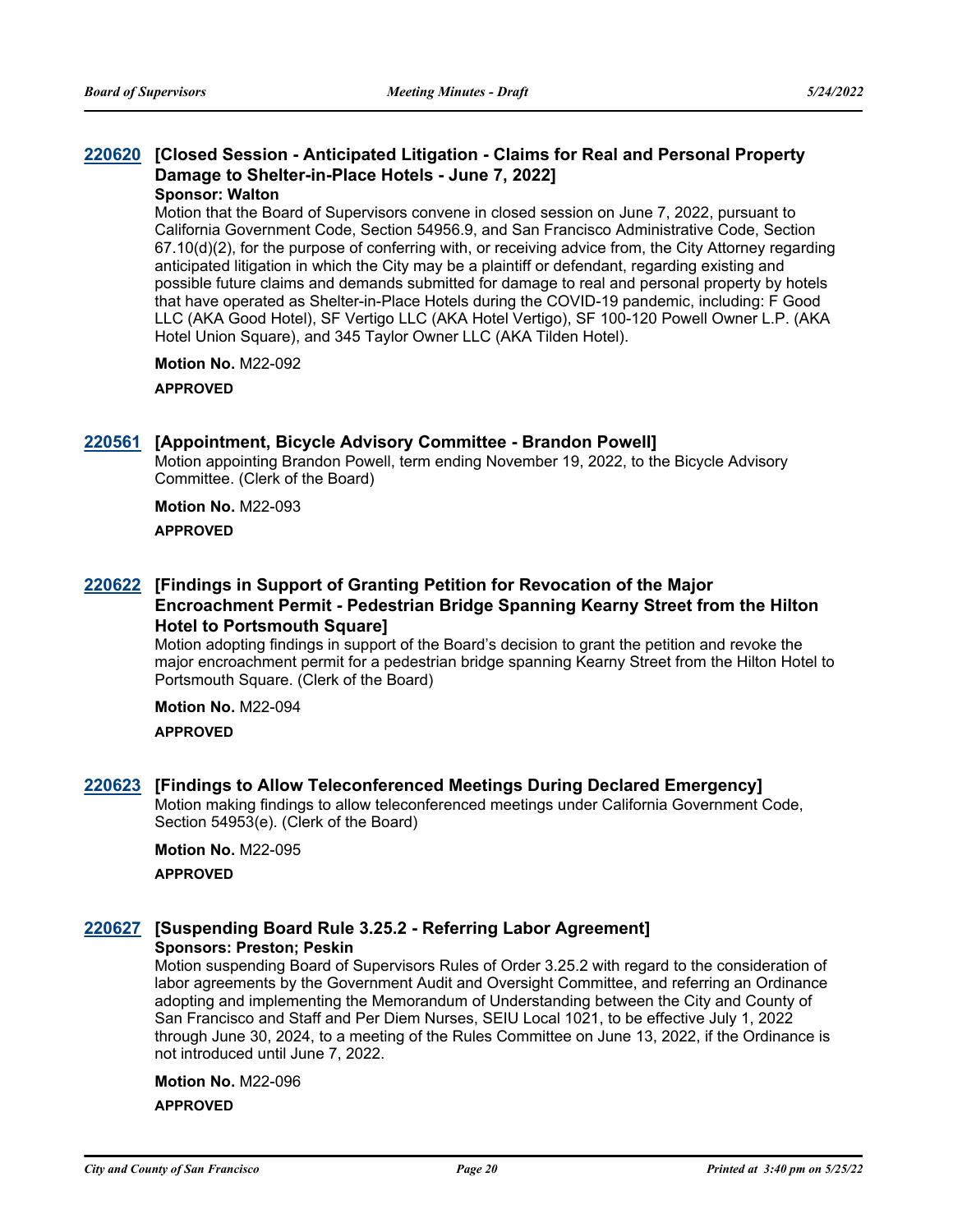#### **[220534](http://sfgov.legistar.com/gateway.aspx?m=l&id=38726) [Final Map No. 9813 - 1801 Mission Street]**

Motion approving Final Map No. 9813, a 17 Residential and two Commercial Mixed-Use New Condominium Units Project, located at 1801 Mission Street, being a subdivision of Assessor's Parcel Block No. 3548, Lot No. 039; and adopting findings pursuant to the General Plan, and the eight priority policies of Planning Code, Section 101.1. (Public Works)

#### **Motion No.** M22-097

#### **APPROVED**

#### **The foregoing items were acted upon by the following vote:**

Ayes: 11 - Chan, Dorsey, Mandelman, Mar, Melgar, Peskin, Preston, Ronen, Safai, Stefani, Walton

#### **Severed from the For Adoption Without Committee Reference Agenda**

*Supervisor Mandelman requested that File No. 220610 be severed so that it may be considered separately.*

#### **[Queer and Transgender Asian and Pacific Islander Week - May 29 through June 4, [220610](http://sfgov.legistar.com/gateway.aspx?m=l&id=38802) 2022]**

#### **Sponsors: Mandelman; Walton, Chan, Preston, Melgar, Mar, Safai and Dorsey**

Resolution proclaiming May 29 through June 4, 2022, as the Queer and Transgender Asian and Pacific Islander Week in the City and County of San Francisco.

*Supervisors Chan, Preston, Melgar, Mar, Safai, and Dorsey requested to be added as co-sponsors.*

#### **ADOPTED by the following vote:**

Ayes: 11 - Chan, Dorsey, Mandelman, Mar, Melgar, Peskin, Preston, Ronen, Safai, Stefani, Walton

*Supervisor Mar requested that File No. 220612 be severed so that it may be considered separately.*

#### **[Supporting California State Assembly Bill No. 1947 (Ting) - Freedom from Hate [220612](http://sfgov.legistar.com/gateway.aspx?m=l&id=38804) Crimes]**

#### **Sponsors: Mar; Walton, Chan, Safai, Dorsey and Melgar**

Resolution supporting California State Assembly Bill No. 1947, authored by Assembly Member Phil Ting, Freedom from Hate Crimes, which follows the recommendations of the State Auditor by requiring each law enforcement agency to adopt a hate crimes policy, including specific guidelines for recognizing, reporting, and responding to these crimes.

*Supervisors Chan, Safai, Dorsey, and Melgar requested to be added as co-sponsors.*

#### **ADOPTED by the following vote:**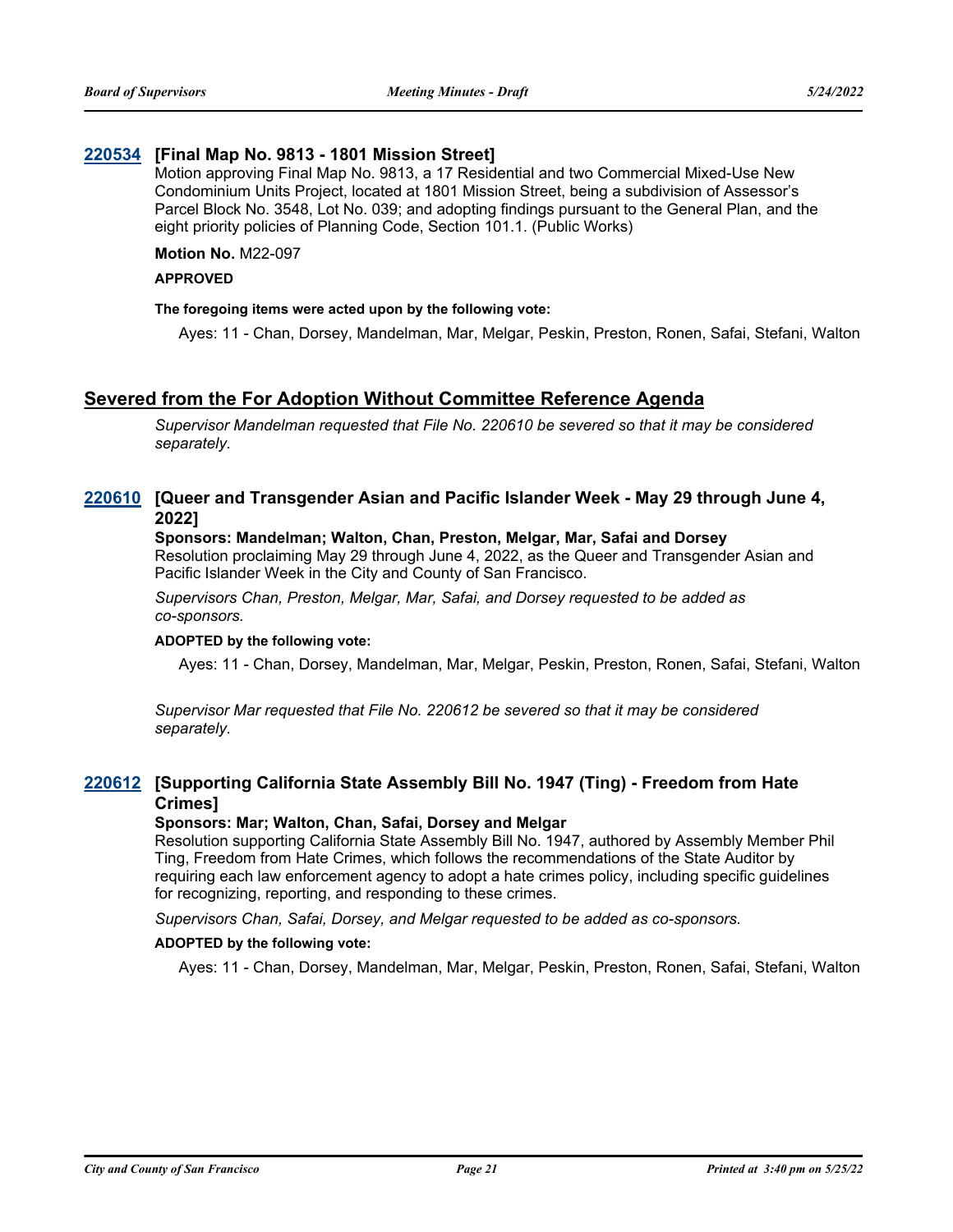*Supervisor Melgar requested that File No. 220613 be severed so that it may be considered separately.*

#### **[220613](http://sfgov.legistar.com/gateway.aspx?m=l&id=38805) [Public Works Week - May 16 through May 20, 2022]**

**Sponsors: Melgar; Walton, Mandelman, Chan, Preston, Mar and Ronen** Resolution commending the dedicated workforce of San Francisco Public Works and declaring May 16 through May 20, 2022, as Public Works Week in the City and County of San Francisco.

*Supervisors Mandelman, Chan, Preston, Mar, and Ronen requested to be added as co-sponsors.*

#### **ADOPTED by the following vote:**

Ayes: 11 - Chan, Dorsey, Mandelman, Mar, Melgar, Peskin, Preston, Ronen, Safai, Stefani, Walton

*Supervisor Preston requested that File No. 220615 be severed so that it may be considered separately.*

#### **[220615](http://sfgov.legistar.com/gateway.aspx?m=l&id=38807) [Urging the Development of Proactive Citywide Trauma Response to Gun Violence] Sponsors: Preston; Walton, Ronen, Chan, Mar and Safai**

Resolution urging the Department of Public Health, in consultation with the Department of Emergency Management, Mayor's Office of Violence Prevention, Fire Department, Police Department, Department of Children, Youth, and Their Families, Department on the Status of Women, other relevant City departments, and community partners to create and adopt a publicly-available protocol to respond proactively to instances of gun-related community trauma.

**Supervisor Preston, seconded by Supervisor Stefani, moved that this Resolution be AMENDED, AN AMENDMENT OF THE WHOLE BEARING NEW TITLE, on Page 1, Line 4, by adding 'and Public Safety'; and on Page 3, Line 5, by adding 'and Public Safety', Line 12, by changing '48' to '72', Lines 16-18, by striking 'Within one week of the incident of gun violence, a requirement that City agencies or partners hold at least one well publicized outreach event to offer counselling or other services;' Line 19, by changing '3.' To '2.', and Line 22, by changing '30' to '90'. The motion carried by the following vote:**

Ayes: 11 - Chan, Dorsey, Mandelman, Mar, Melgar, Peskin, Preston, Ronen, Safai, Stefani, Walton Resolution urging the Department of Public Health, in consultation with the Department of Emergency Management, Mayor's Office of Violence Prevention and Public Safety, Fire Department, Police Department, Department of Children, Youth, and Their Families, Department on the Status of Women, other relevant City departments, and community partners to create and adopt a publicly-available protocol to respond proactively to instances of gun-related community trauma.

#### **ADOPTED AS AMENDED by the following vote:**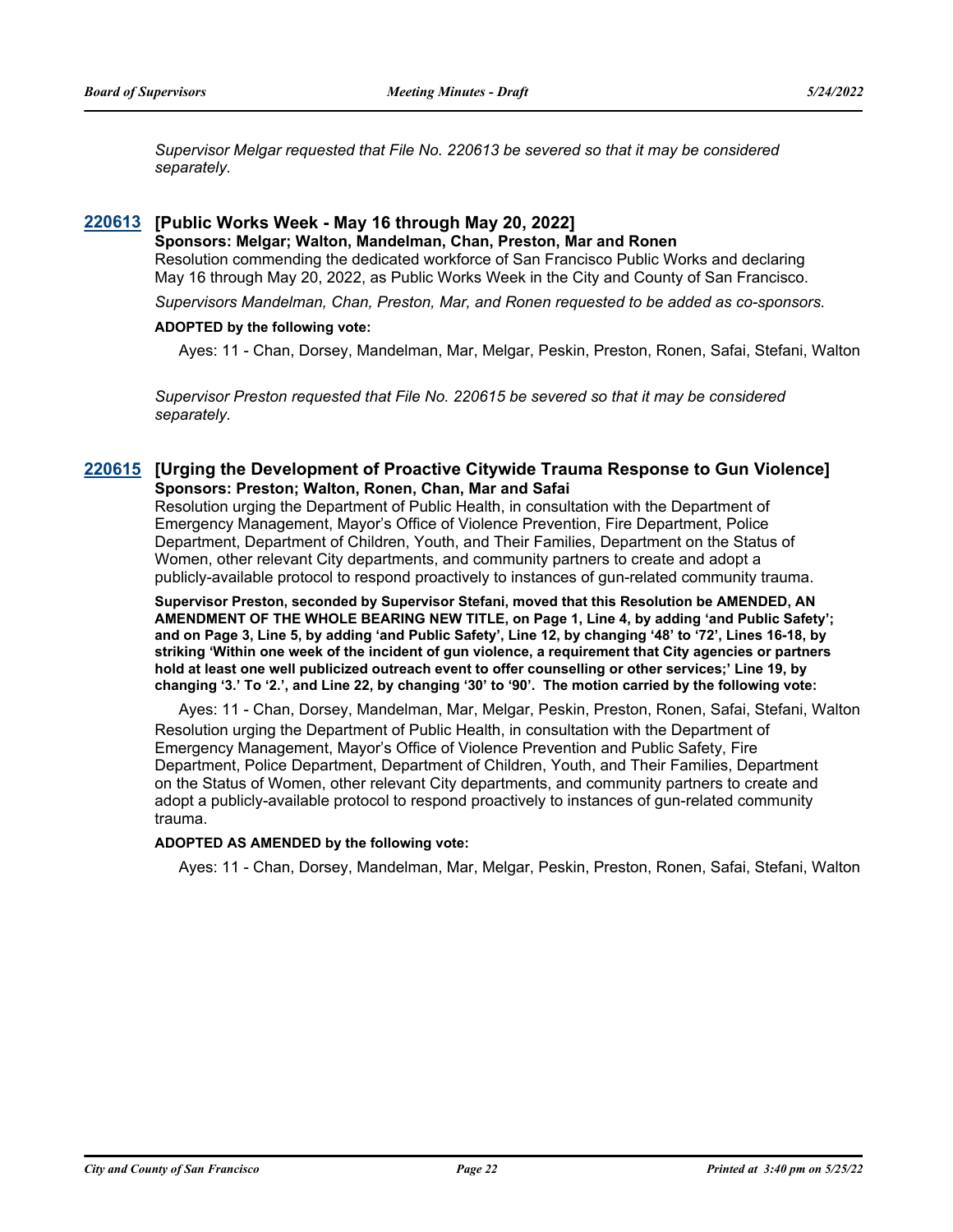*Supervisor Peskin requested that File No. 220618 be severed so that it may be considered separately.*

#### **[Committee of the Whole - Laguna Honda Hospital's Strategy for Recertification [220618](http://sfgov.legistar.com/gateway.aspx?m=l&id=38810) and the Submission of a Closure and Patient Transfer and Relocation Plan - June 14, 2022, at 3:00 p.m.]**

**Sponsors: Melgar; Peskin, Ronen, Chan, Mar, Safai and Walton**

Motion scheduling the Board of Supervisors to sit as a Committee of the Whole on Tuesday, June 14, 2022, at 3:00 p.m., to hold a public hearing on Laguna Honda Hospital's Strategy for Recertification and the Submission of a Closure and Patient Transfer and Relocation Plan; and requesting the Department of Public Health to present.

*Supervisors Mar, Safai, and Walton requested to be added as co-sponsors.*

*Supervisor Preston requested the Department of Public Health maintain and track the types of*  facilities and their locations. Supervisor Mar further requested weekly updates on the status of the *residents and patients at Laguna Honda Hospital, number of discharges, and for those discharged, where they are being discharged to, especially if it is out of county.*

#### **Motion No.** M22-098

#### **APPROVED by the following vote:**

Ayes: 11 - Chan, Dorsey, Mandelman, Mar, Melgar, Peskin, Preston, Ronen, Safai, Stefani, Walton

### **IMPERATIVE AGENDA**

*There were no imperative agenda items.*

### **LEGISLATION INTRODUCED AT ROLL CALL**

#### **Introduced by a Supervisor or the Mayor**

*Pursuant to Charter, Section 2.105, an Ordinance or Resolution may be introduced before the Board of Supervisors by a Member of the Board, a Committee of the Board, or the Mayor and shall be referred to and reported upon by an appropriate Committee of the Board.*

Legislation Introduced will appear on the Final Minutes for this meeting. Once the Legislation Introduced is approved, it will be available on [http://www.sfbos.org/legislation\\_introduced.](http://www.sfbos.org/legislation_introduced)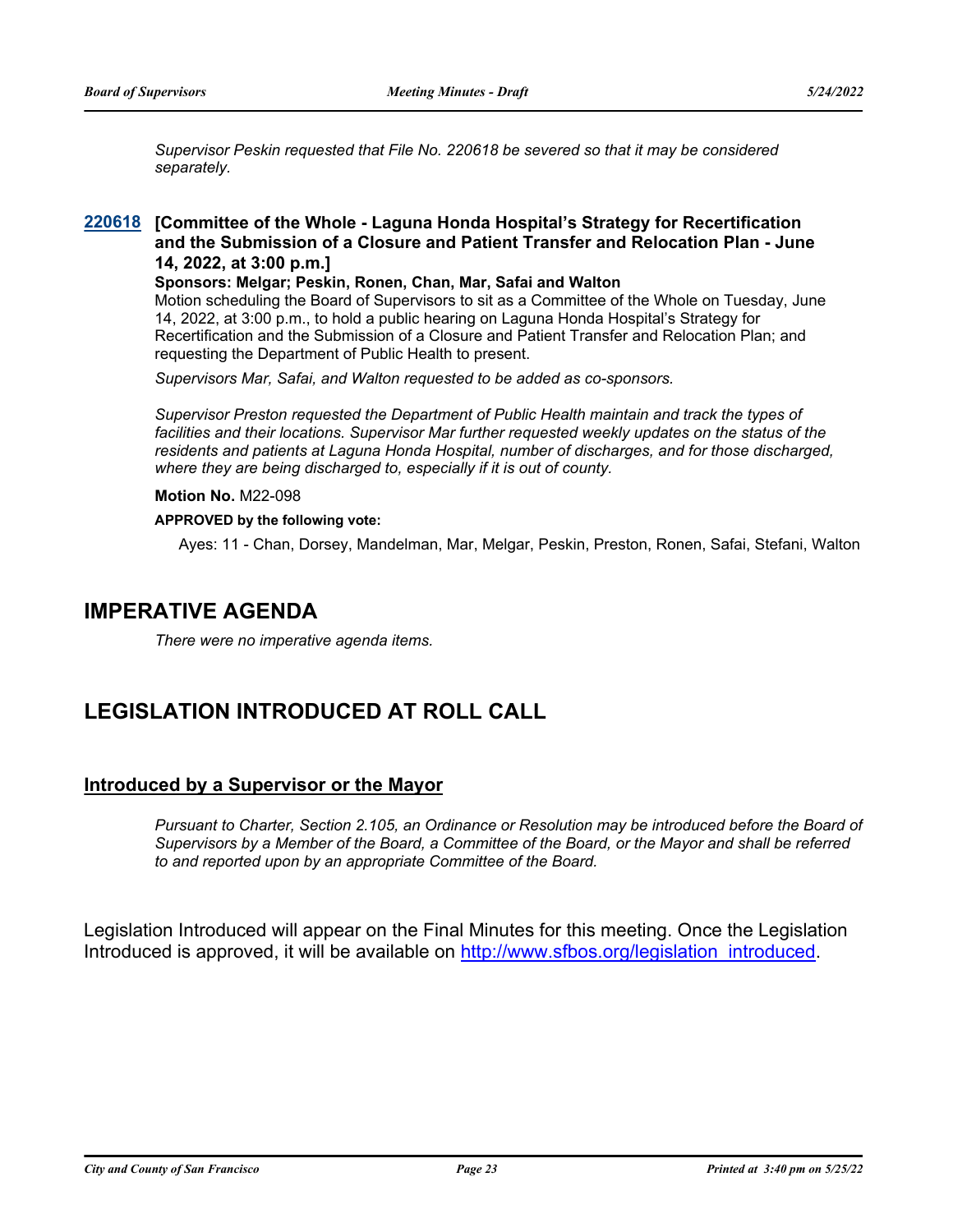#### **Introduced at the Request of a Department**

*Pursuant to Rules of Order of the Board of Supervisors, Section 2.7.1, Department Heads may submit proposed legislation to the Clerk of the Board, in which case titles of the legislation will be printed at the rear of the next available agenda of the Board.*

### **PROPOSED RESOLUTIONS**

#### **[Contract Amendment - Professional Contractor Supply (PCS) - Purchase of [220599](http://sfgov.legistar.com/gateway.aspx?m=l&id=38791) Hardware Supplies - \$11,500,000]**

Resolution authorizing the Office of Contract Administration to enter into a fifth amendment to the contract between the City and County of San Francisco and Professional Contractor Supply (PCS), for the purchase of hardware supplies for City departments, increasing the contract amount by \$4,000,000 for a total not to exceed amount of \$11,500,000 with no change to the contract term from August 15, 2017, through July 14, 2025. (Office of Contract Administration)

05/14/22; RECEIVED FROM DEPARTMENT.

05/24/22; RECEIVED AND ASSIGNED to Budget and Finance Committee.

#### **[Contract - Lystek International Limited - Class A Biosolids Management Services - [220600](http://sfgov.legistar.com/gateway.aspx?m=l&id=38792) Not to Exceed \$22,400,000]**

Resolution authorizing the Office of Contract Administration to enter into PeopleSoft Contract ID 1000025273 between the City and County of San Francisco and Lystek International Limited for the provision of Class A Biosolids management services with an initial contract not to exceed amount of \$16,400,000 for five years and \$6,400,000 for one two-year option to extend for a total not to exceed amount of \$22,400,000 and total contract duration of seven years commencing on July 1, 2022, through June 30, 2029. (Office of Contract Administration)

05/14/22; RECEIVED FROM DEPARTMENT.

05/24/22; RECEIVED AND ASSIGNED to Budget and Finance Committee.

#### **[Contract - Kemira Water Solutions - Ferric Ferrous Chloride - Not to Exceed [220601](http://sfgov.legistar.com/gateway.aspx?m=l&id=38793) \$26,000,000]**

Resolution authorizing the Office of Contract Administration to enter into PeopleSoft Contract ID 1000025263 between the City and County of San Francisco and Kemira Water Solutions for the purchase of Ferric Ferrous Chloride, with an initial contract not to exceed amount of \$11,200,000 for three years and \$14,800,000 for an option to extend for four additional years for a total not to exceed amount of \$26,000,000 and a total contract duration of seven years to commence on July 1, 2022, through June 30, 2029. (Office of Contract Administration)

05/14/22; RECEIVED FROM DEPARTMENT.

05/24/22; RECEIVED AND ASSIGNED to Budget and Finance Committee.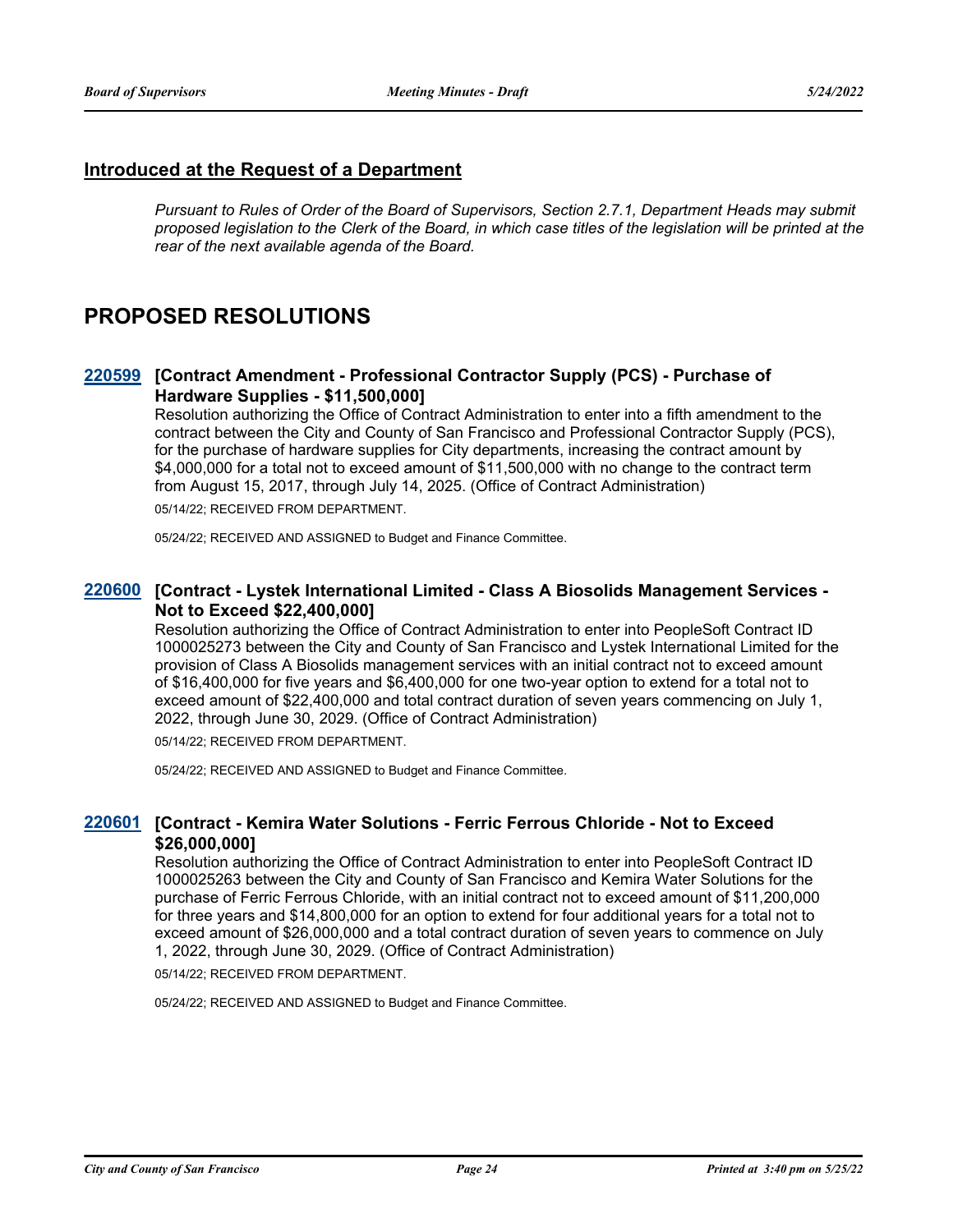#### **[Contract - TR International Trading Company - Ferric Ferrous Chloride - Not to [220602](http://sfgov.legistar.com/gateway.aspx?m=l&id=38794) Exceed \$28,000,000]**

Resolution authorizing the Office of Contract Administration to enter into PeopleSoft Contract ID 1000025301 between the City and County of San Francisco and TR International Trading Company for the purchase of Ferric Ferrous Chloride, with an initial contract not to exceed amount of \$12,000,000 for three years and \$16,000,000 for an option to extend for four additional years for a total not to exceed amount of \$28,000,000 and a total contract duration of seven years to commence on July 1, 2022, through June 30, 2029. (Office of Contract Administration) 05/14/22; RECEIVED FROM DEPARTMENT.

05/24/22; RECEIVED AND ASSIGNED to Budget and Finance Committee.

#### **[Contract - Univar Solutions USA Inc. - Sodium Hypochlorite - Not to Exceed [220603](http://sfgov.legistar.com/gateway.aspx?m=l&id=38795) \$74,000,000]**

Resolution authorizing the Office of Contract Administration to enter into PeopleSoft Contract ID 1000025302 between the City and County of San Francisco and Univar Solutions USA Inc. for the purchase of Sodium Hypochlorite, with an initial contract not to exceed amount of \$32,000,000 for three years and \$42,000,000 for an option to extend for four additional years for a total not to exceed amount of \$74,000,000 and a total contract duration of seven years to commence on July 1, 2022, through June 30, 2029. (Office of Contract Administration)

05/14/22; RECEIVED FROM DEPARTMENT.

05/24/22; RECEIVED AND ASSIGNED to Budget and Finance Committee.

#### **[Contract - Univar Solutions USA Inc. - Sodium Bisulfite - Not to Exceed [220604](http://sfgov.legistar.com/gateway.aspx?m=l&id=38796) \$19,000,000]**

Resolution authorizing the Office of Contract Administration to enter into PeopleSoft Contract ID 1000025303 between the City and County of San Francisco and Univar Solutions USA Inc. for the purchase of Sodium Bisulfite, with an initial contract not to exceed amount of \$8,000,000 for three years and \$11,000,000 for an option to extend for four additional years for a total not to exceed amount of \$19,000,000 and a total contract duration of seven years to commence on July 1, 2022, through June 30, 2029. (Office of Contract Administration)

05/14/22; RECEIVED FROM DEPARTMENT.

05/24/22; RECEIVED AND ASSIGNED to Budget and Finance Committee.

#### **[Real Property Lease Amendment - Multiple Ownership - 1980 Oakdale Avenue - [220605](http://sfgov.legistar.com/gateway.aspx?m=l&id=38797) \$1,024,054.20 Annual Base Rent]**

Resolution approving and authorizing the General Manager of the San Francisco Public Utilities Commission (SFPUC) to amend the lease of real property located at 1980 Oakdale Avenue, with Kristian A. Akseth, an individual, Lilly B. Akseth, an individual, and Libkra Investment Corporation, a California corporation, collectively as landlord, at a base rent of \$1,024,054.20 per year with annual Consumer Price Index increases, extending the term for eight years, with a total term of January 1, 2017, through December 31, 2030, subject to City's right to terminate the lease without penalty after December 31, 2027; authorizing the General Manager to execute documents, make certain modifications and take certain actions in furtherance of the First Amendment, the Lease and this Resolution, as defined herein; and to authorize the General Manager of SFPUC to enter into any amendments or modifications to the First Amendment that do not increase the rent or otherwise materially increase the obligations or liabilities of the City and are necessary or advisable to effectuate the purposes of the Lease or this Resolution. (Public Utilities Commission)

05/16/22; RECEIVED FROM DEPARTMENT.

05/24/22; RECEIVED AND ASSIGNED to Budget and Finance Committee.